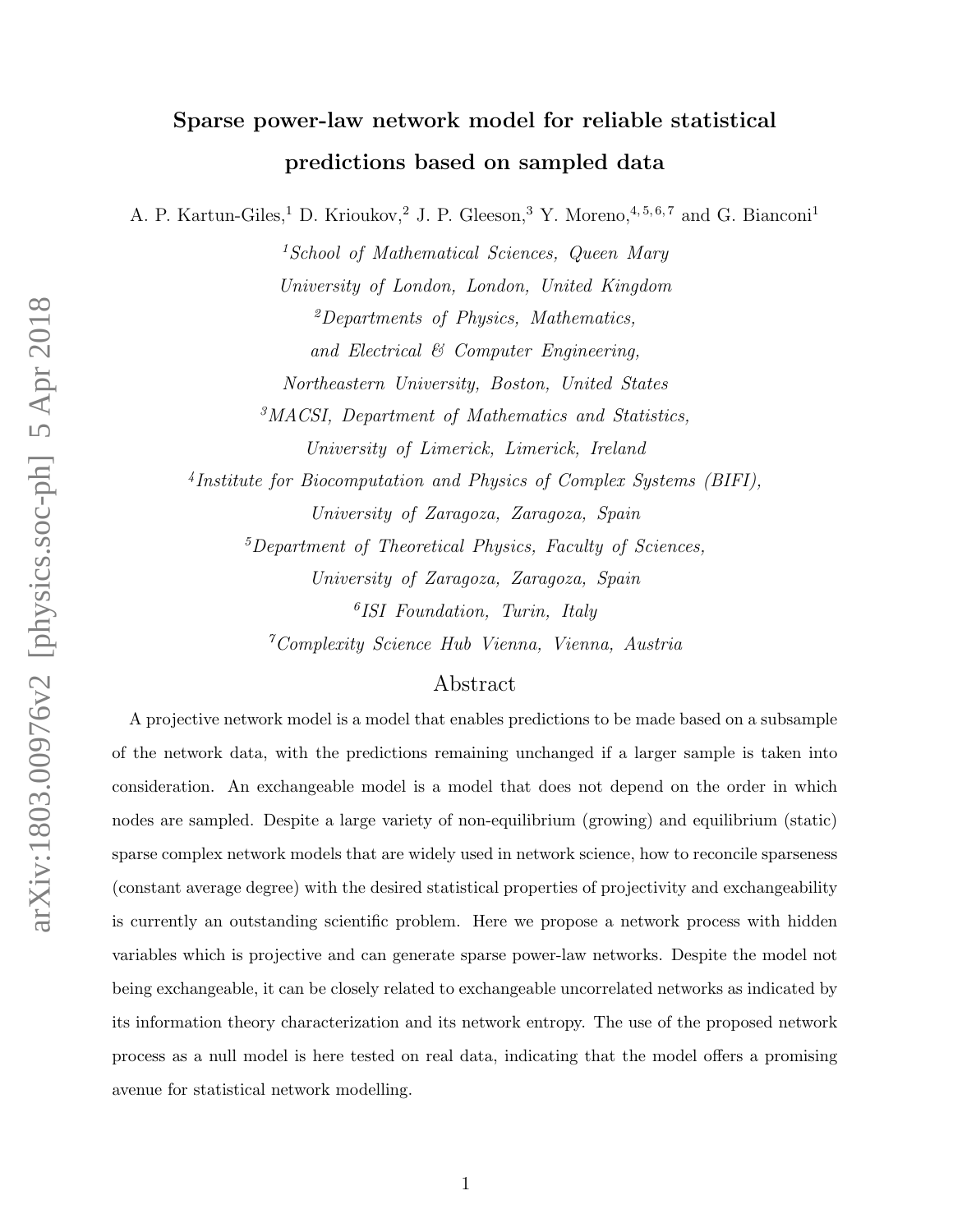## I. INTRODUCTION

Network science [\[1–](#page-21-0)[4\]](#page-21-1) is one of the most rapidly advancing scientific fields of investigation. The success of this field is deeply rooted in its interdisciplinarity. In fact, network science characterizes the underlying structure and dynamics of complex systems ranging from online social networks to molecular networks and the brain. Additionally, the theoretical tools and techniques used by network science are coming from different disciplines including statistical mechanics, statistics, machine learning and computer science.

In the last twenty years significant attention has been addressed to modelling framework of complex networks. Since most real networks from the Internet to molecular networks, are sparse, i.e. they have an average degree that does not depend on the network size, statistical mechanics models focus on modelling sparse networks. These statistical mechanics models can be divided between non-equilibrium growing network models [\[5–](#page-21-2)[13\]](#page-21-3) such as the famous Barabási-Albert model [\[5\]](#page-21-2) and equilibrium models such as maximum entropy network ensembles [\[14](#page-21-4)[–19\]](#page-21-5) including Exponential Random Networks [\[16,](#page-21-6) [17,](#page-21-7) [20–](#page-21-8)[22\]](#page-22-0) and block models [\[23,](#page-22-1) [24\]](#page-22-2). The non-equilibrium growing network models have the power to explain the fundamental mechanisms giving rise to emergent properties such as scale-free distributions [\[5](#page-21-2)[–8\]](#page-21-9), degree correlations [\[6\]](#page-21-10), communities [\[9–](#page-21-11)[11\]](#page-21-12) and network geometry [\[11–](#page-21-12)[13\]](#page-21-3). On the contrary, maximum network ensembles constitute the least biased models satisfying a given set of constraints. These models are not explanatory but constitute the ideal null hypothesis to which real networks can be compared.

Recently the need to formulate reliable statistical models is receiving significant attention [\[25\]](#page-22-3). A reliable statistical model will include projectivity and exchangeability [\[26–](#page-22-4)[30\]](#page-22-5). The projectivity of the statistical network model guarantees that the conclusions reached by considering a subsample of the data are consistent with the ones that can be drawn starting from a larger sample of the data. The exchangeability of the nodes implies that the probability of a network does not depend on the specific labels of the nodes. However, how to reconcile these statistical requirements with the sparseness of the networks, i.e., a average degree that is independent of the network size, constitutes a major impasse of network modelling. For instance it has been shown that random uncorrelated networks are only projective if the average degree  $\langle k \rangle$  of the network increases linearly with the network size N, i.e., if the network is maximally dense and  $\langle k \rangle = O(N)$  [\[27,](#page-22-6) [30,](#page-22-5) [31\]](#page-22-7).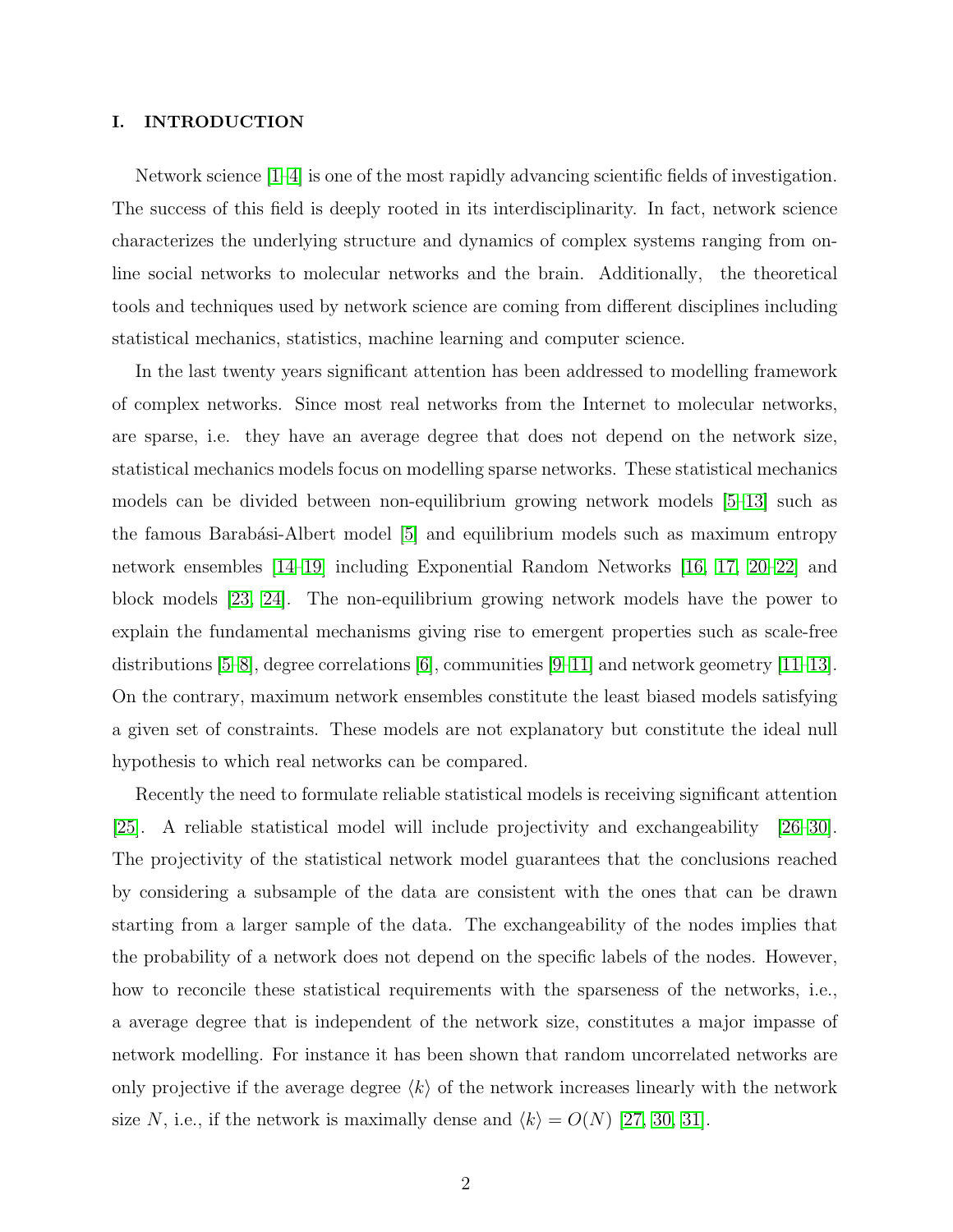In physical terms the desired projective and exchangeable network process mimicking the subsequent sampling of an increasing portion of the network is a modelling framework that goes beyond the traditional statistical mechanics division between equilibrium and non-equilibrium network modelling approaches. This observation reinforces the belief that actually combining these two properties might be not an easy task.

Already several works have addressed this problem [\[32–](#page-22-8)[38\]](#page-22-9), using different approaches such as relaxing the condition  $\langle k \rangle = O(N)$  but always characterizing models with average degree diverging with the network size  $N$ , considering edge exchangeable models or alternatively using an embedding space as a basic mechanism to combine sparsity with projectivity and exchangeability [\[31,](#page-22-7) [39\]](#page-22-10).

Here we propose a network process describing a network evolution mimicking the sampling of a network by subsequently expanding the nodes set. Each node is assigned an hidden variable from a hidden variable distribution. This distribution is the key quantity determining the properties of the network process. If the hidden variable is power-law distributed and the network is sufficiently sparse, the degree distribution displays a power-law tail with the same power-law exponent as the hidden variable distribution.

This model is a projective network process but it is not exchangeable. Nevertheless this non-equilibrium network model can be directly related to an equilibrium uncorrelated network ensemble in the sparse regime. In fact, by permuting the order in which nodes are sampled it is possible to calculate the probability that two nodes are connected given their corresponding hidden variables. This connection probability is equal to the connection probability in an uncorrelated exchangeable network ensemble in which the hidden variable of each node is identified with half of its expected degree. The "proximity" between the network process and the uncorrelated network ensemble is here quantified by using information theory tools and comparing the entropy of the two models. In particular, we use the entropy of the two network models [\[14–](#page-21-4)[17,](#page-21-7) [40\]](#page-22-11) to evaluate the difference in the information content of the two models, finding that the two models have small relative entropy difference.

Finally we study how well the proposed model can be used as a null model for real powerlaw network datasets. To this end we identify the hidden variable of each node with half of its observed degree and we run the model by adding the nodes in the network according to a random permutation of the nodes' labels. The degree distribution of the real dataset and the degree distribution of the simulation results are in good agreement when starting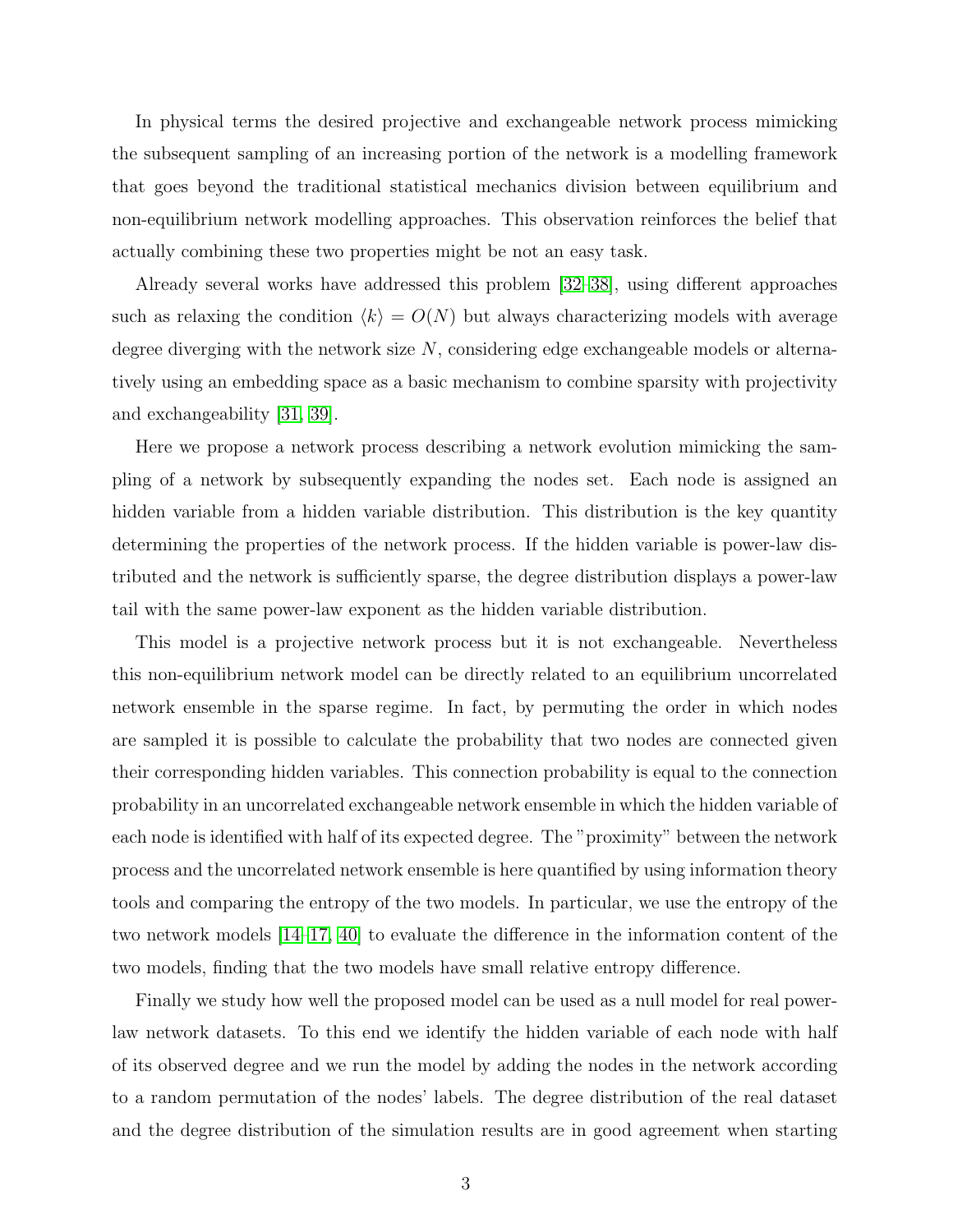from power-law networks, and the agreement remains good if the network is grown by only considering a subsample of the nodes of the real data. We also compare the correlations of the real dataset with the correlations of the simulation results to show that the simulations are able to generate only weak correlations of the degrees. Therefore a more refined model should be formulated to capture this additional network property.

The paper is structured as described in the following. In Sec. 2 we introduce the definition of the desired statistical properties of network models: projectivity and exchangeability. In Sec. 3 we discuss major examples of sparse network models (the Barabási-Albert model and the uncorrelated network ensembles) and characterize them with respect to the properties of projectivity and exchangeability. In Sec. 4 we present an account of the difficulties in combining projectivity and exchangeability with the sparseness of networks and we give a brief review of the approaches investigated in the recent literature on the subject. In Sec. 5 we present a network process mimicking a network sampling process. We characterize its structural and dynamical properties relating this non-equilibrum model to equilibrium uncorrelated network ensembles, and we characterize its statistical properties. In Sec. 6 we show the possible use of the proposed network process as a null model for modelling real power-law network datasets. Finally in Sec. 7 we give the conclusions.

## II. STATISTICAL TERMS

Projectivity and exchangeability are two very basic and very natural statistical requirements for reliable statistical network models. In physical terms, projectivity is directly related to the principle of locality, while exchangeability is related to symmetry. In this section, we first discuss projectivity and exchangebility to make clear that they really are "must-have"s in any statistically useful network model, while in the next two sections we will comment on difficulties in combining them both in models of sparse networks, i.e., having average degree independent of the network size  $N$  [\[41\]](#page-22-12). While projectivity and exchangeability are desired properties of statistically reliable network models, the relevance and of these requirements for any realistic network model is a subject of scientific debate (see for instance contribution of Karthik Bharath in the discussion of the F. Caron and E. Fox paper [\[33\]](#page-22-13)).In fact it is often observed that most real networks can hardly be exchangeable. Indeed, in a vast majority of real networks nodes are labelled with labels related to some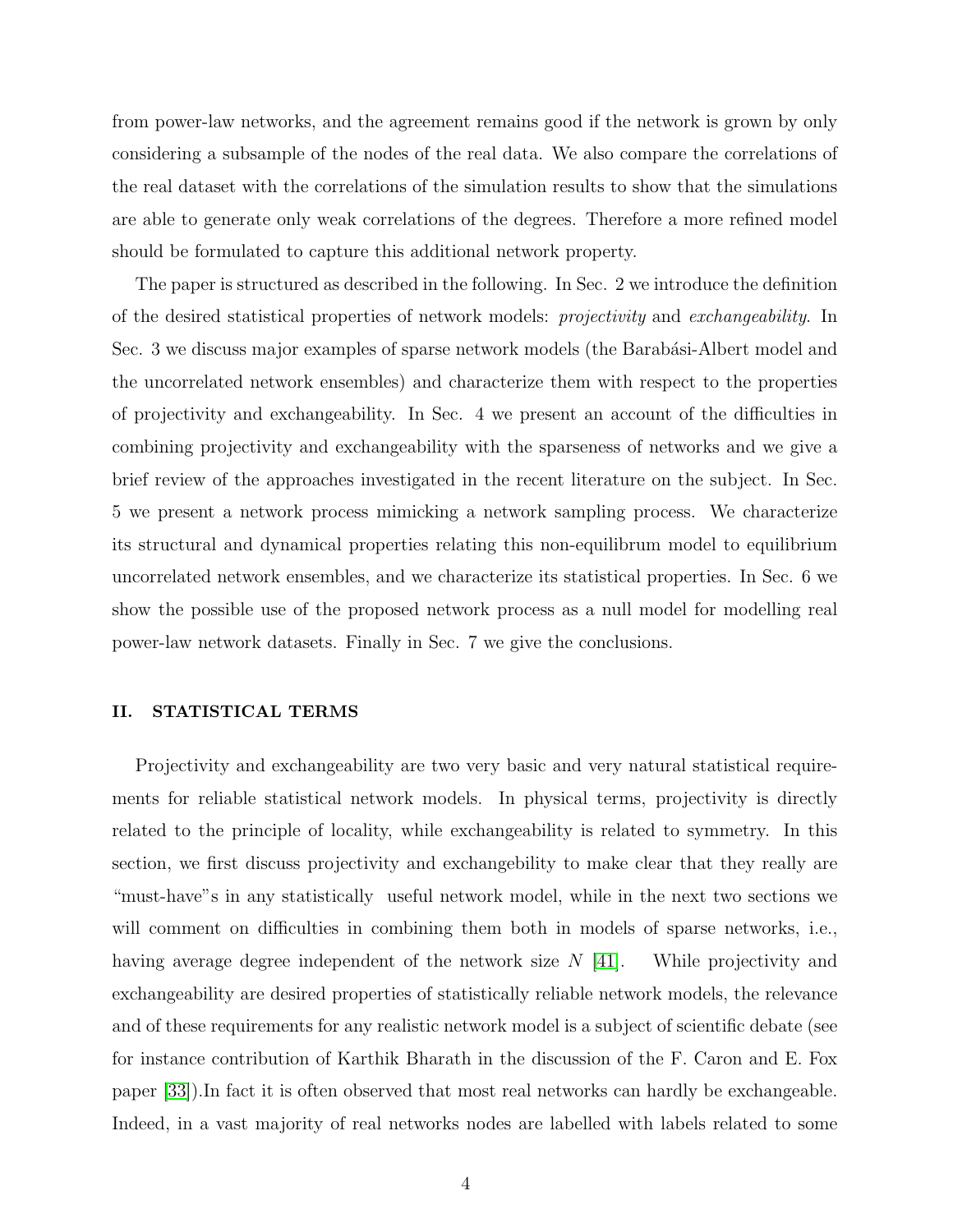rich metadata and a random permutation of the nodes labels would result in a different network whose probability to be produced by the same stochastic process that produces the real network is certainly not expected to be equal to the probability with which it generates the real network.

In order to investigate the properties of reliable statistical models we consider a network process mimicking the subsequent sampling a network by expanding the set of sampled nodes and detecting all the interactions among this set of nodes.

To this end we consider a set of networks  $\{G_t\}_{t=1,2,...}$  with  $G_t = (V_t, E_t)$  and increasing network size  $N_t = |V_t| = t$ . The sequence of networks defines a network process, i.e.  $G_t = (V_t, E_t)$  is an induced subgraph of the network  $G_{t'} = (V_{t'}, E_{t'})$  for all  $t < t'$  with node set  $V_t \subset V_{t'}$  if  $t < t'$ . We label the nodes in order of their appearance in the network such that

$$
V_t = \{1, 2, \dots, t\}.
$$
 (1)

and assign a probability  $P(G_t)$  to each network  $G_t$ .

#### A. Projectivity

Given the set of networks  ${G_t}_{t=1,2,...}$  projectivity implies that the statistical properties of the network  $G_t$  are directly related to the statistical properties of the network  $G_{t'}$  with  $t' > t$  by a proper marginalization of the probability of the network  $G_{t'}$  over its subgraph  $G_t$ .

By definition [\[26,](#page-22-4) [27\]](#page-22-6), a projective network model is a model that attributes a given probability  $P(G_t)$  to each network  $G_t$  of the sequence, such that

$$
P(\pi_{t',t}(G_{t'})) = P(G_t),
$$

where the projective map  $\pi_{t',t}$  maps networks  $G_{t'}$  of a larger size  $t' > t$  to their subgraph  $G_t$ of a smaller size t.

In other words this means that one can first generate a larger graph  $G_{t'}$  using the model, then reduce its size to t by throwing out some  $t' - t$  nodes according to the projective map specification, and the probability with which the resulting graph  $G_t$  is generated using this two-step procedure will be the same as if graph  $G_t$  was generated by the model directly.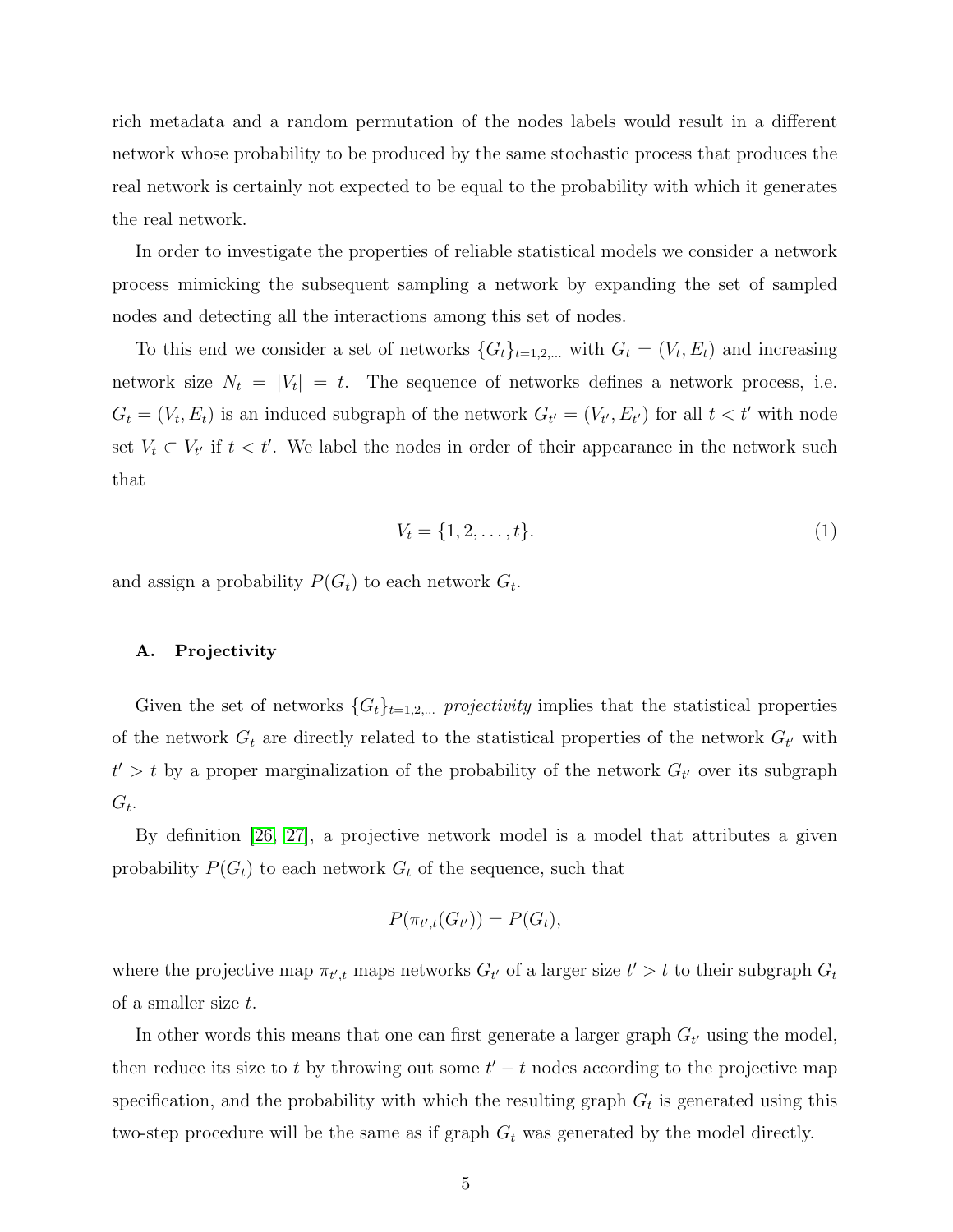#### B. Exchangeability

Exchangeability implies that the order in which two nodes are observed or labelled is not important. Specifically, a network model is exchangeable if, by definition [\[29,](#page-22-14) [30\]](#page-22-5), the probability  $P(G_t)$  of a network  $G_t = (V_t, E_t)$  is independent on the nodes labels, i.e.

$$
P(G_t) = P(\tilde{G}_t)
$$
\n<sup>(2)</sup>

where  $\tilde{G}_t$  is any network isomorphic to the network  $G_t$ , i.e. it is any network obtained from the network  $G_t$  by permuting the nodes labels  $\{i\}_{i=1,2,\dots,N}$  according to the permutation  $\sigma$ . If a network model is exchangeable it follows that the marginal the probability  $p_{ij}$  of the generic link between node  $i$  and node  $j$  is unchanged if the node labels are permuted, implying that they are sampled in a different order, i.e.,

$$
p_{ij} = p_{\sigma(i), \sigma(j)}.\tag{3}
$$

Therefore exchangeability enforces the symmetry of the model with respect to the group of graph isomorphisms.

## III. CHARACTERIZATION OF RELEVANT SPARSE NETWORK MODELS FROM THE STATISTICAL PERSPECTIVE

In this section we investigate major examples of non-equilibrium (growing) network models and equilibrium (static) network models widely used to model sparse complex networks. In particular we discuss the Barabási-Albert model [\[5\]](#page-21-2) and the uncorrelated network ensembles from the statistical perspective. This discussion will reveal that neither of these two very popular frameworks for modelling sparse complex networks display both projectivity and exchangeability, indicating the difficulties in combining these properties with the sparseness of the networks.

#### A. Barabási Albert model

The Barabási-Albert model begins with an initial finite network and at each time  $t$  a new node enters in the network and is connected to the network by establishing m new links.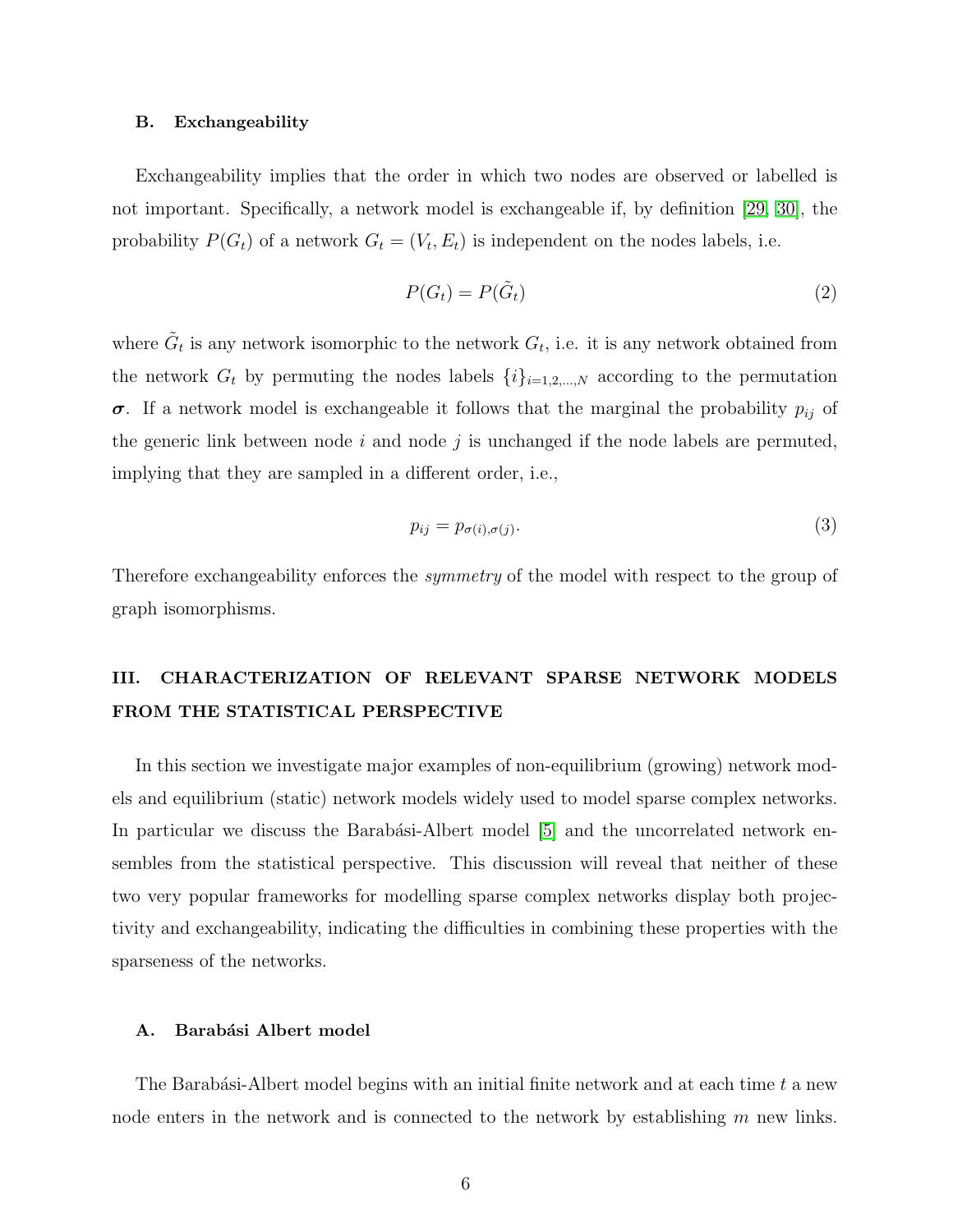Each of these links connect the new node to a node  $i$  with degree  $k_i$  chosen with probability

$$
\tilde{\Pi}_i = \frac{k_i}{\sum_{i'} k_{i'}}.\tag{4}
$$

This probability enforces *preferential attachment*, i.e., allows nodes with higher degree to more rapidly acquire new links.

The Barabási-Albert model describes a model that is projective, because as the network grows the network  $G_t$  obtained at time t is an induced subgraph of the network  $G_{t'}$  obtained at a later time  $t' > t$ . However the Barabási-Albert model is not exchangeable. The fact that the network is not exchangeable is revealed for instance by the expression for the average number of links  $k_i(t, t_i)$  of a node i arrived in the network at time  $t_i$ ,

$$
k_i(t, t_i) = m\left(\frac{t}{t_i}\right)^{1/2}.\tag{5}
$$

This expression explicitly indicates that the older nodes are statistically different from the younger nodes, and their degree is much larger than that of younger nodes. Additionally it is possible to observe that the model is not exchangeable because the order of the addition of the nodes, i.e., their time of arrival in the network, is the key property that determines the connection probability [\[42\]](#page-22-15), i.e.,

$$
p_{ij} \simeq \frac{m}{2} \frac{1}{\sqrt{t_i t_j}}.\tag{6}
$$

Nevertheless we observe the interesting property that for this model the connection probability  $p_{ij}$  between node i and node j can be also expressed as

$$
p_{ij} \simeq \frac{k_i(t, t_i)k_j(t, t_j)}{\sum_{i'} k_{i'}(t, t_{i'})},\tag{7}
$$

indicating that actually, although the network process has different statistical properties than the uncorrelated network with the same degree distribution, the expected degree correlations are weak. The relation between the BA model and the uncorrelated network ensemble with the same degree distribution is investigated in detail using information theoretic tools in Ref. [\[43\]](#page-22-16).

## B. Uncorrelated Network Ensembles

The Barabási-Albert model is projective but not exchangeable. On the contrary the widely used uncorrelated network ensembles are exchangeable models but they are not projective in the sparse regime. In order to show this let us consider an uncorrelated network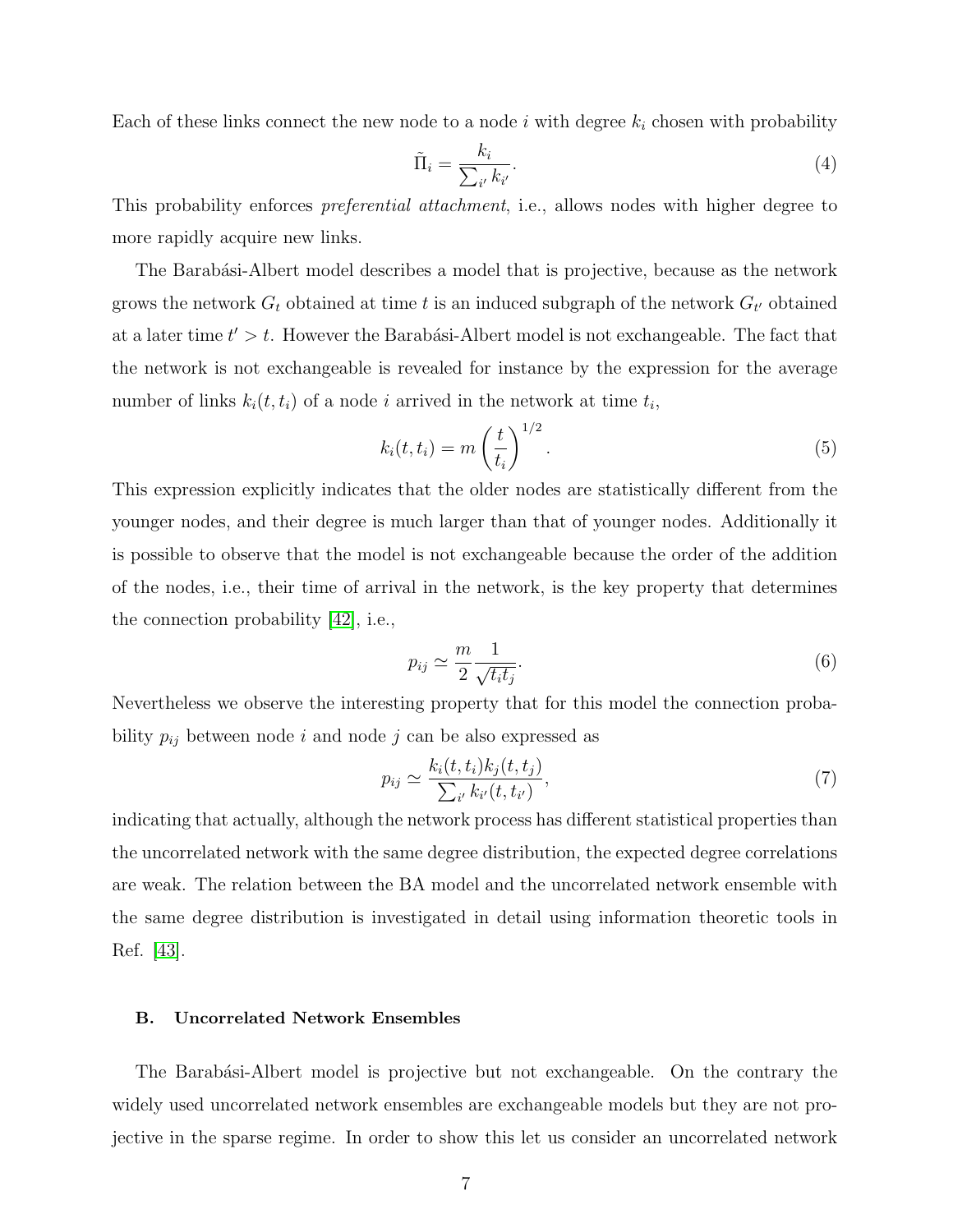model in which each node i has an expected degree  $\theta_i$ , where the expected degrees of the nodes are consistent with a structural cutoff, i.e.

$$
\theta_i \le \sqrt{\langle \theta \rangle N}.\tag{8}
$$

In this case the probability  $p_{ij}$  of a link between node i and node j is given by

$$
p_{ij} = \frac{\theta_i \theta_j}{\langle \theta \rangle N},\tag{9}
$$

and therefore it only depends on the expected degrees  $\theta_i$  and  $\theta_j$  of the nodes i and j and not on the order in which node  $i$  and node  $j$  have been sampled. The model is therefore exchangeable as long as we consider the simultaneous permutation of the node labels and the expected degrees of the nodes. However if we consider a large sample of the network with  $N' > N$  nodes, we see that the model is projective if and only if it is also dense, with the number of links scaling as  $L = O(N^2)$ . In fact if we assume that in the larger sample the expected degrees of nodes i and j are given by  $\theta_i'$  and  $\theta_j'$ , the probability that node i and node j are connected in the larger network models including  $N'$  nodes is

$$
p'_{ij} = \frac{\theta'_i \theta'_j}{\langle \theta' \rangle N'} \tag{10}
$$

If we impose projectivity, i.e.

$$
p_{ij} = p'_{ij} \tag{11}
$$

for  $i, j \le N$ , and we assume that the number of nodes  $N' > N$  can be written as

$$
N' = zN,\t(12)
$$

it is easy to see that we should also have

$$
\begin{aligned}\n\theta_i' &= z\theta_i, \\
\langle \theta_i' \rangle &= z \langle \theta \rangle. \n\end{aligned} \n\tag{13}
$$

Therefore to guarantee projectivity the expected degree of each node should grow linearly with the network size, resulting in a dense network with the total number of links L scaling with the network size N as  $L = O(N^2)$ . This implies that the random network  $\mathbb{G}(N, p)$ with  $p$  independent of  $N$  is an exchangeable model whereas the Poisson random network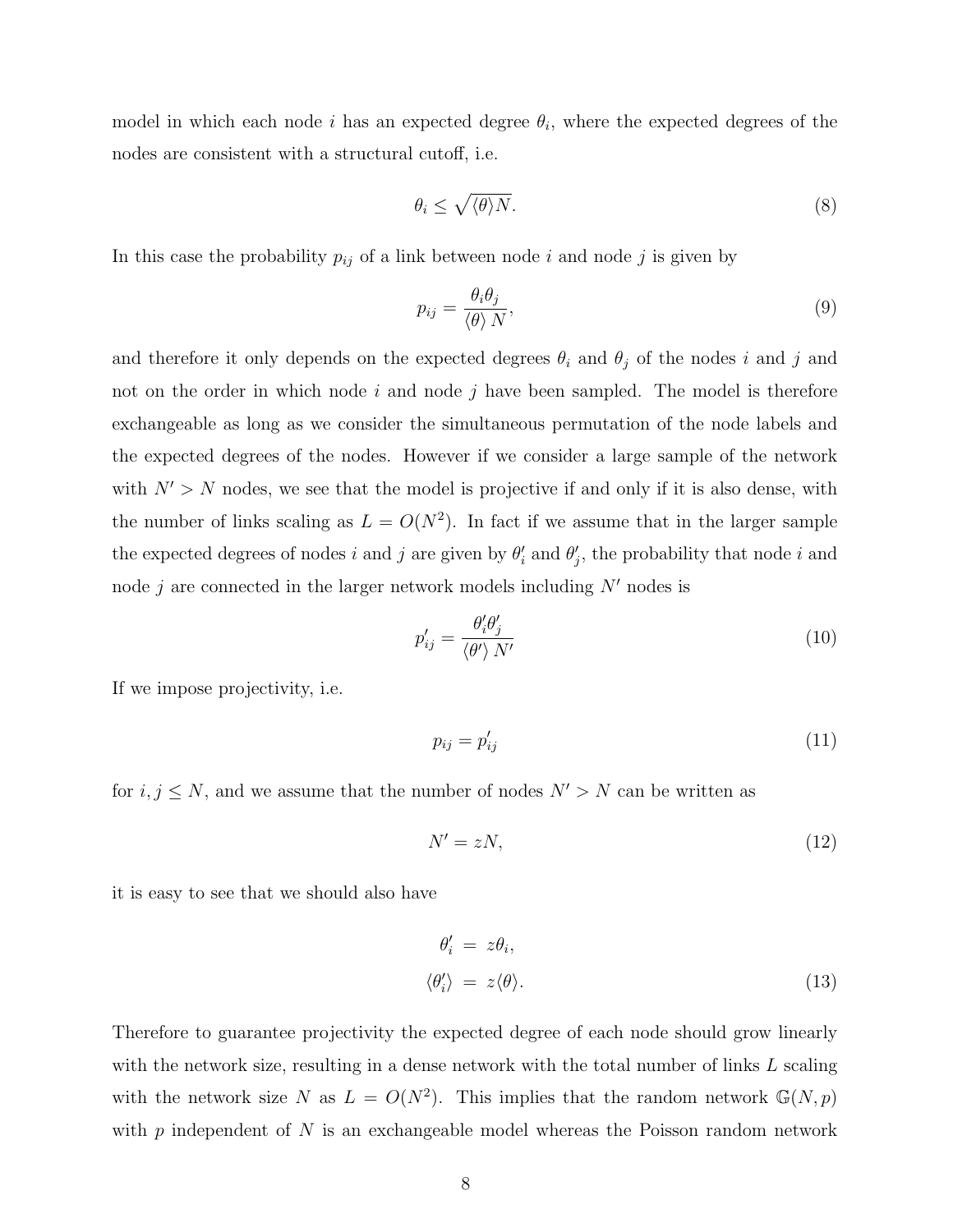$\mathbb{G}(N,p)$  with  $p=\frac{z}{N}$  $\frac{z}{N}$  and z independent of N is not exchangeable. In fact one cannot throw out  $N' - N$  nodes from a network of size N' produced by  $\mathbb{G}(N', z/N')$ , and hope that the resulting network will have the same probability as in  $\mathbb{G}(N, z/N)$ , simply because the links in the  $\mathbb{G}(N', z/N')$  and  $\mathbb{G}(N, z/N)$  ensembles exist with different probabilities  $z/N'$  and  $z/N$ that depend on the graph size N. Alternatively, if one attempts to formulate  $\mathbb{G}(N, z/N)$ as a growing model, then since the edge existence probability depends on  $N$ , the addition of a new node affects the probability of existence of edges in the existing network. Since this probability is a decreasing function of  $N(z/N)$ , upon the addition of a new node all the existing edges must be removed with some probability  $(1/N)$ . In other words, in such a growing model new node additions must necessarily affect the existing network structure.

#### IV. IMPASSE WITH SPARSITY

Surprisingly, combining projectivity and exchangeability with the additional constraint of sparsity, i.e. the requirement that the average degree of the sampled networks is independent of the network size, has been a major impasse. If we exclude spatially embedded networks [\[31\]](#page-22-7), to the best of our knowledge there exists no model of sparse networks that would be both projective and exchangeable at the same time. This situation is in stark contrast with the case of dense graphs. Dense graphs are known to have well-defined thermodynamic limits known as graphons, and any graphon-based network model is both exchangeable and projective [\[30\]](#page-22-5).

The thermodynamic limits of sparse graphs are at present quite poorly understood, which appears to be one of the reasons behind the mentioned impasse. Several attempts have been made to understand the limits of sparse graphs, including, for example, sparse  $L^p$ graphons [\[32\]](#page-22-8), which are not projective, or stretched graphons a.k.a. graphexes [\[33–](#page-22-13)[35\]](#page-22-17). In the latter case, graphs are sparse, exchangeable and projective, but with two major caveats:

- 1) the average degree cannot be constant, it must diverge with N (but possibly slower than linearly),
- 2) exchangeability is completely redefined: it is not with respect to node labels  $1, \ldots, N$ , but with respect to artificial labels which are positive real numbers.

Another class of attempts suggests to completely give up on the node label exchangeability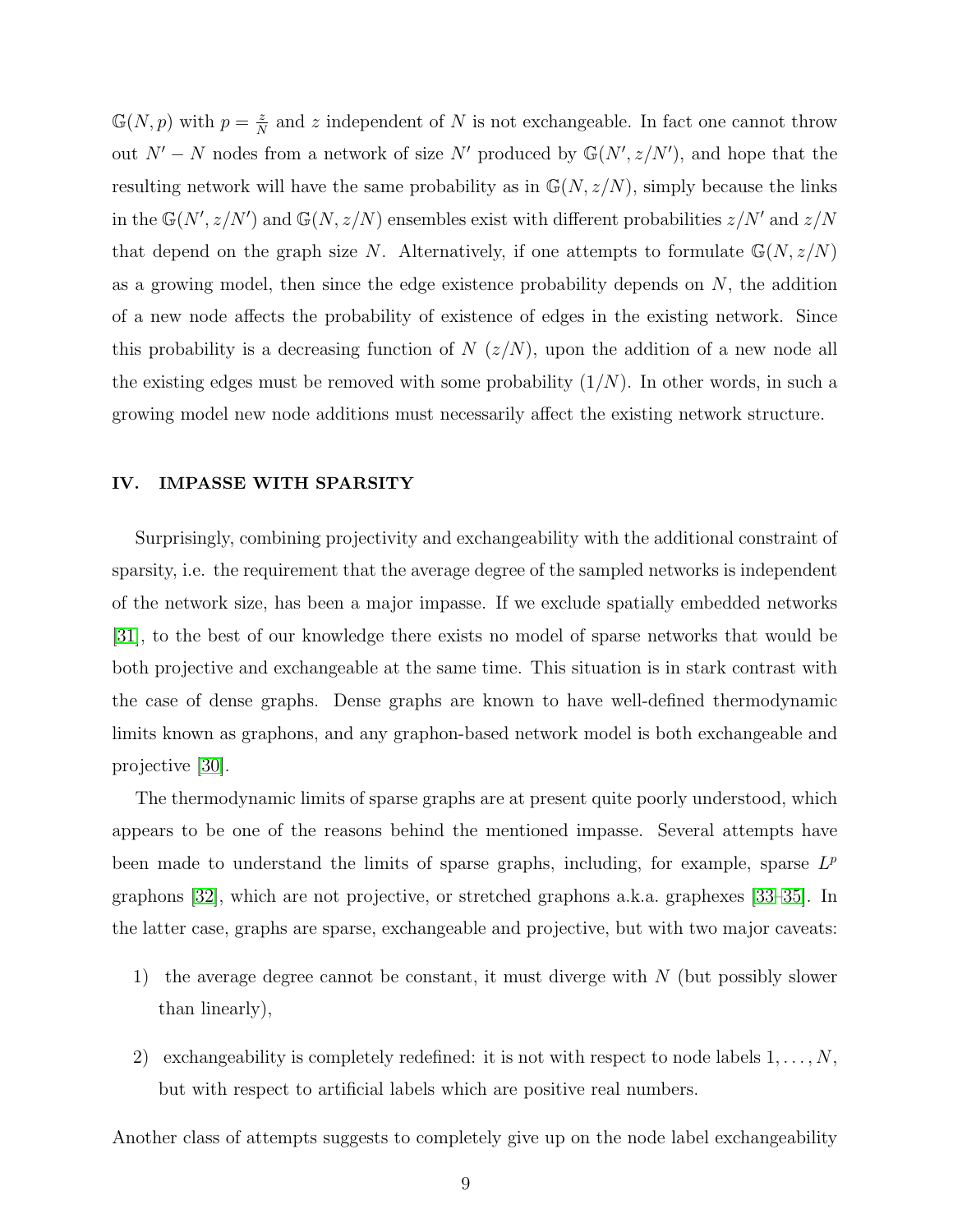requirement, and to consider edge exchangeability instead, e.g., using variations of PitmanYor processes [\[36](#page-22-18)[–38\]](#page-22-9). It remains unclear at present whether these developments imply that too many network models that were found to be quite useful in practice and that do use node labels  $1, \ldots, N$ , are statistically hopeless. It seems more likely that further research is needed to understand and resolve this projectivity vs. exchangeability impasse in sparse network models.

#### A. Proposed solution of the impasse based on network geometry

In [\[31\]](#page-22-7) it was shown that a generic network model is projective if the probability of edge existence, i.e. the connection probability, does not depend on the network size N. In fact if the connection probability does depend on  $N$ , then, the addition of new nodes to the existing network in the growing formulation of the model necessarily affects the existing network structure and the network cannot be projective.

In order to formulate network models in which the connection probability does not depend on the network size  $N$ , embedding networks in space can turn out to be very useful. In fact spatially embedded networks can combine projectivity with a constant average degree [\[31\]](#page-22-7) as their spatial embedding ensures projectivity when the connection probability is local and nodes connect typically to nodes that are spatially close. For instance if the nodes are uniformly distributed in  $\mathbb{R}^2$  and each node connects only to the nodes with a constant radius  $r_0$ , by sampling the network by progressively expanding the spatial region of interest we can build a projective model with constant average degree. This is clearly a realistic scenario in most real networks as it unlikely that a local event in a spatial network causes a global change in the network. For instance in the Internet, the appearance of a new customer of a local Internet provider in Bolivia cannot lead to immediate severance of customers by a local Internet provider in Bhutan.

It turns out that models that are not explicitly constructed from spatial embeddings can also be analysed using geometrical arguments, hence shedding light on their statistical properties. In this vein, it was recently shown that the hypersoft configuration model, which defines maximum-entropy random graphs with a given degree distribution, is sparse and either exchangeable or projective [\[39\]](#page-22-10). Both sparsity and exchangeability definitions are traditional in the model, i.e., the average degree is constant and exchangeability is with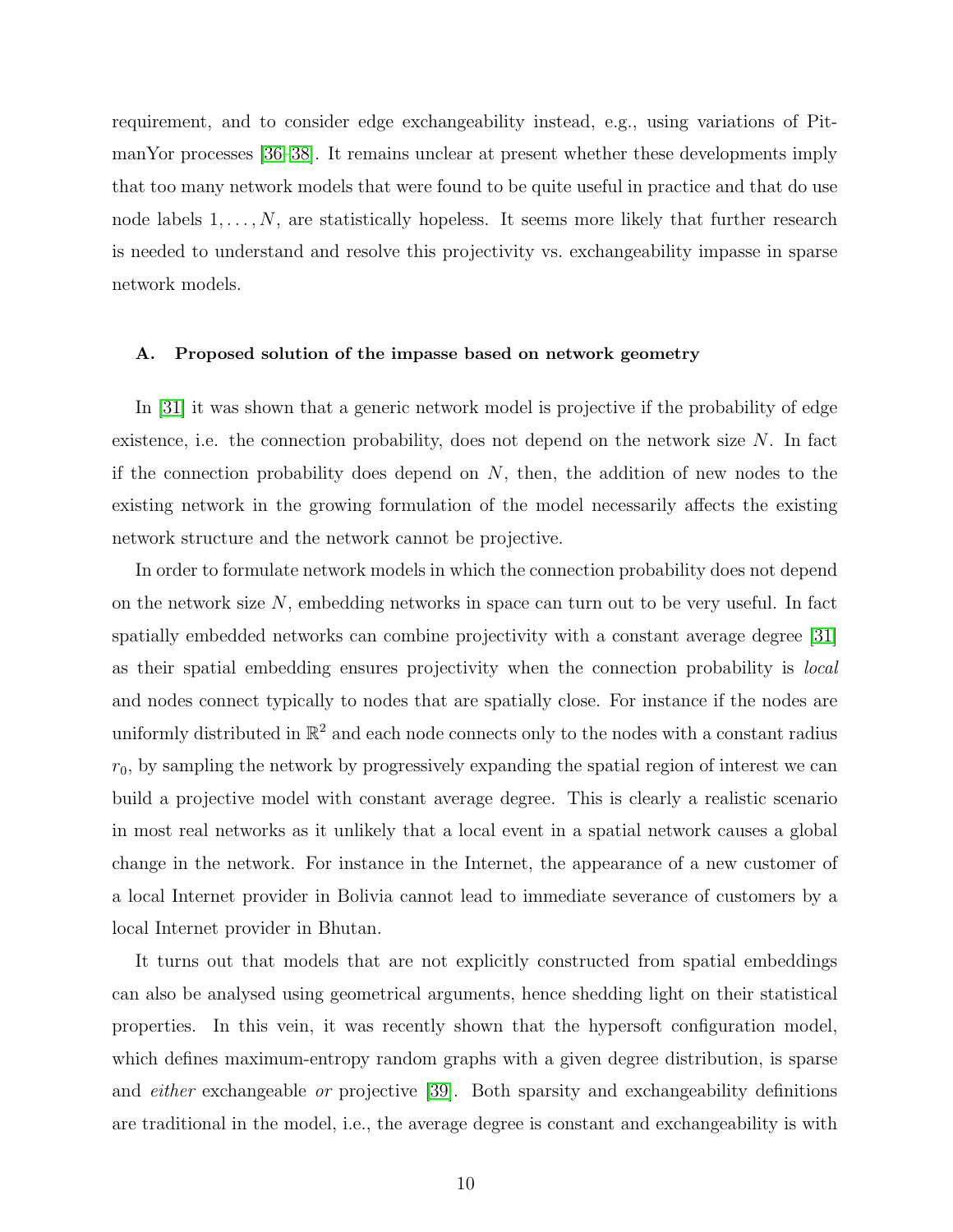respect to labels  $1, \ldots, N$ , so that the only caveats are in "either-or" and also in that this "either-or" is achieved only for specific degree distributions (power law with exponent  $\gamma = 3$ in [\[39\]](#page-22-10)).

In the *exchangeable* equilibrium formulation of the model, nodes are points sprinkled at random onto an interval  $A_N$  of an N-dependent length  $L_N$ , where  $L_N$  is a growing function of N, according to a non-uniform point density (if this point density is exponential, then the resulting degree distribution is a power law), and then all pairs of points/nodes  $i$  and  $j, j > i = 1, \ldots, N$ , at sprinkled coordinates  $x_i$  and  $x_j$  are connected by an edge with the entropy-maximizing Fermi-Dirac connection probability

$$
p(x_i, x_j) = \frac{1}{e^{x_i + x_j} + 1} \tag{14}
$$

that does not depend on the network size N.

In the *projective* growing formulation of the same model, the interval  $A_N$  grows with N, its length growing according to  $L_n$ , new node  $N+1$  appears in the interval increment  $A_{N+1}\setminus A_N$  of length  $L_{N+1}-L_N$ , and then connects to existing nodes with the same connection probability as in the exchangeable formulation.

The difficulty of combining projectivity and exchangeability is evident in this example: in the exchangeable formulation, node labels  $i$  are random and uncorrelated with their coordinates  $x_i$ , while in the projective formulation, nodes are labeled in the increasing order of their coordinates:  $i < j \leftrightarrow x_i < x_j$ . If nodes are labeled this way, then the projective map  $\pi_{N',N}$  trivially throws out nodes with labels  $N+1,\ldots,N'$ , and the resulting graph satisfies the projectivity requirement since the connection probability does not depend on  $N$ , and since the remaining N nodes lie in  $A_N$ . If the node labels are random however, as they are in the exchangeable formulation, then it remains unclear if even an asymptotically correct projective map can be constructed.

## V. STATISTICAL MECHANICS MODEL WITH HIDDEN VARIABLES

Our goal is here to reconcile sparseness with a reliable statistical modelling framework without assuming the existence of an embedding geometrical space. In this endeavour we will define a projective network process yielding a sequence of networks growing by the subsequent addition of nodes and links. To each node  $i$  we associate a hidden variable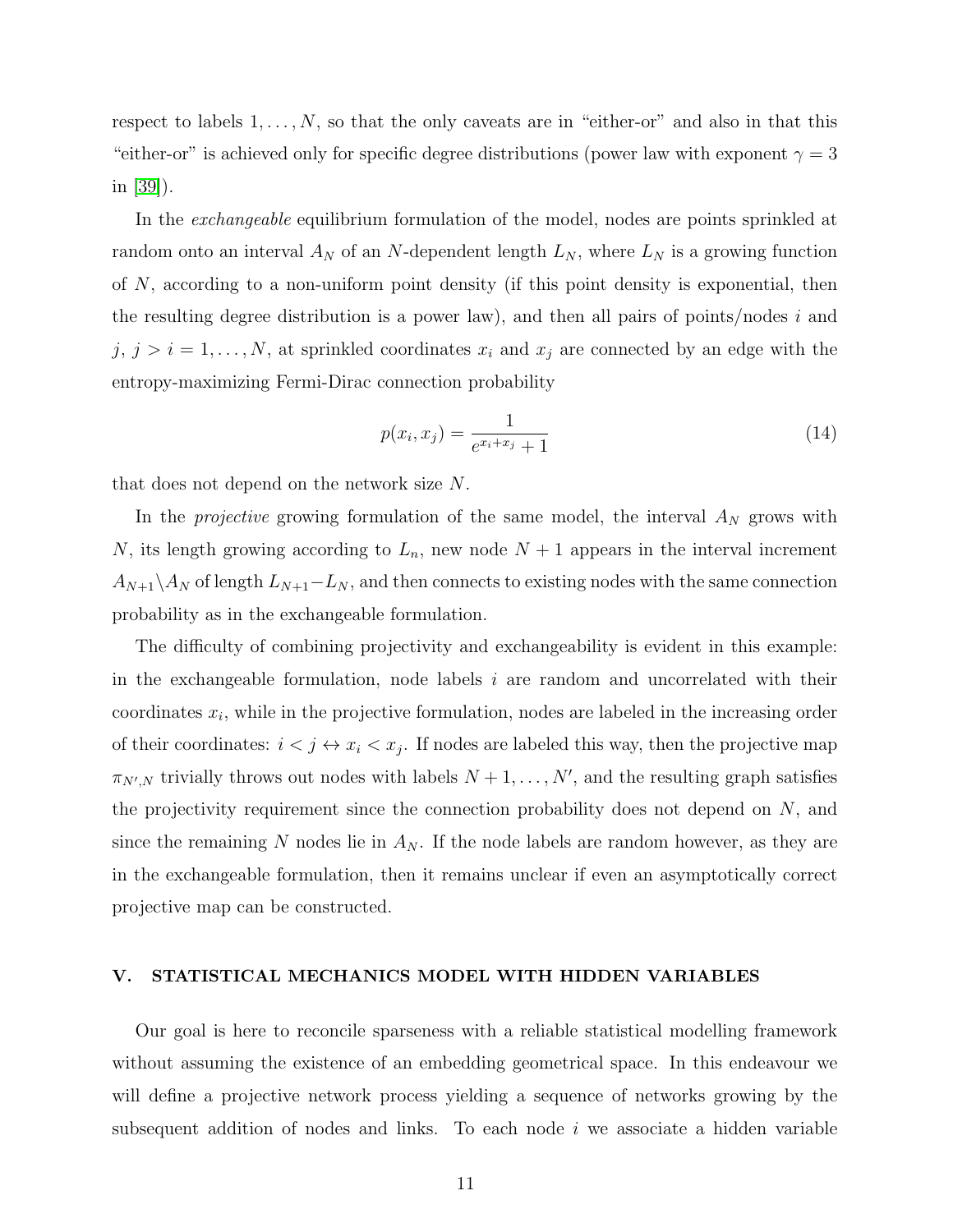$\theta_i$  that is a proxy for the degree that the node will acquire in the model. The statistical properties of the network model when we average over all the possible sequences determining the subsequent addition of the links obey scaling laws and reduce to the uncorrelated network model of any size  $N$  in the sparse regime.

Although this model does not ultimately reconcile sparseness with both exchageability and projectivity, we will see in Sec.  $VI$  that it provides a very reliable null model for power-law networks also if only a subsample of the original network is considered.

## A. The model

The model can be interpreted as a weighted growing network model where we allow multiedges. In the model every node i is assigned a hidden variable  $\theta_i$  from a hidden variable distribution  $\rho(\theta)$ .

Starting at  $t = 1$  from a single isolated node, at each time  $t > 1$  a new node i is added to the network and draws  $\kappa_i$  links to the existing nodes of the network, where  $\kappa_i$  is chosen according to the Poisson distribution with average  $\theta_i$ , i.e.

$$
\hat{P}(\kappa_i|\theta_i) = \frac{1}{\kappa_i!} \theta_i^{\kappa_i} e^{-\theta_i}.
$$
\n(15)

Each new link is attached to a node j already present in the network with probability

$$
\Pi_j = \frac{\theta_j}{\sum_{r=1}^{t-1} \theta_r}.\tag{16}
$$

Note that not all the new links will yield new connections because the nodes  $i$  and  $j$  might be already connected. Additionally note that this model does not implement preferential attachment as the linking probability is only dependent on the externally attributed hidden variable  $\theta_i$  and not to the dynamically acquired degree  $k_i$ . Whenever a new link connects node  $i$  to an already connected node  $j$  the multiedge between node  $i$  and node  $j$  is reinforced, i.e. the weight of the links between node  $i$  and node  $j$  increases by one.

Here and in the following we will indicate by a the adjacency matrix of the network, with  $t_i$  the time at which node i has been added to the network, with  $k_i$  the node degree and with  $s_i$  the node strength, i.e., the sum of the weights of the links incident to node i.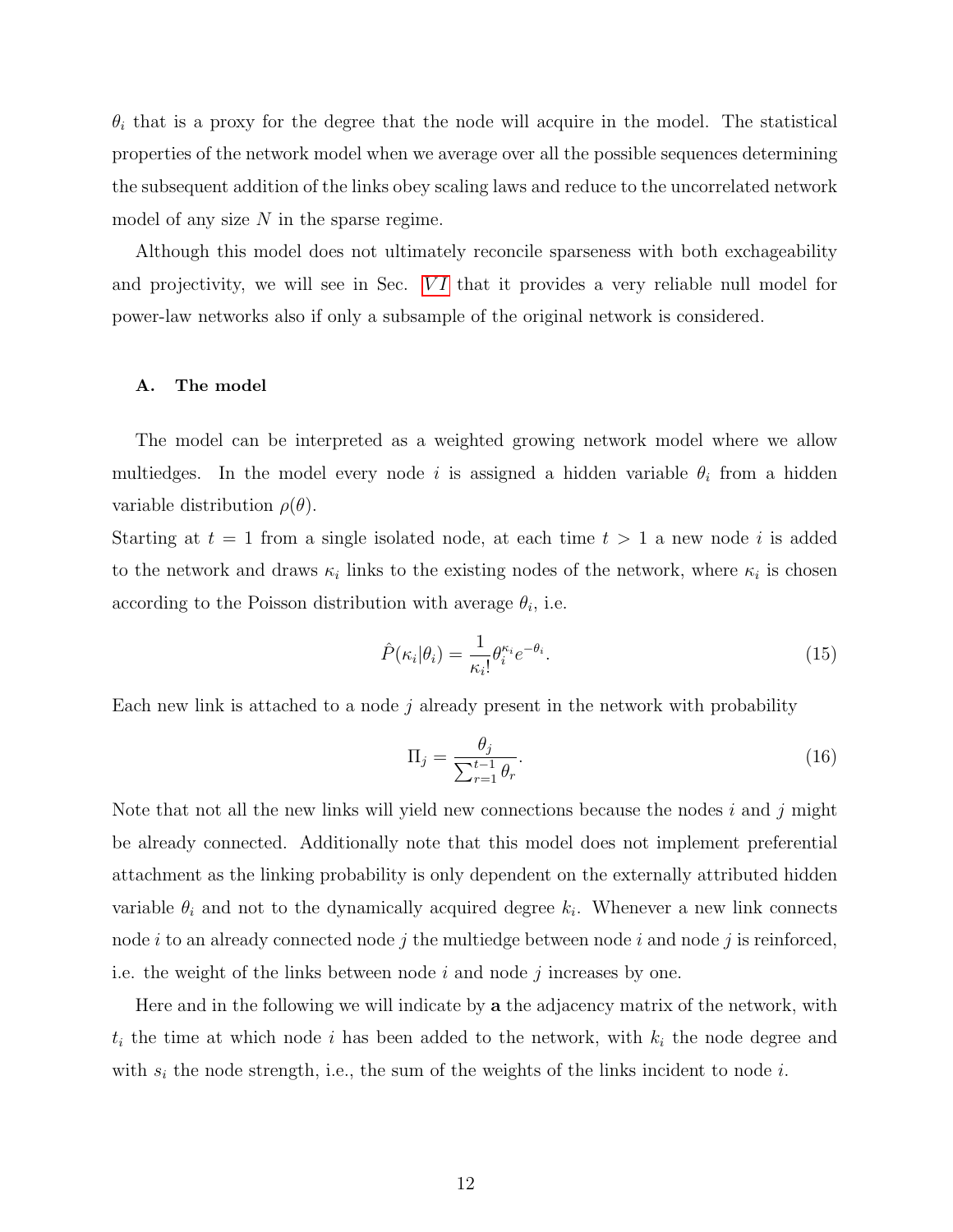#### B. The strength of a node and its dependence on the hidden variable

The hidden variable  $\theta_i$  modulates the temporal evolution of the strength of the node i. In fact in the mean-field approach [\[1,](#page-21-0) [5,](#page-21-2) [44\]](#page-22-19), since at each time an average of  $\langle \theta \rangle$  links are added and reinforced, the average strength  $s_i(t|t_i, \theta_i, \kappa_i)$  of node i given the time  $t_i$  of its arrival in the network, its hidden variable  $\theta_i$  and its initial strength  $\kappa_i$  obeys the equation

$$
\frac{ds_i}{dt} = \langle \theta \rangle \frac{\theta_i}{\langle \theta \rangle t} = \frac{\theta_i}{t} \tag{17}
$$

with initial condition  $s_i(t_i|t_i, \theta_i, \kappa_i) = \kappa_i$ . The solution of this equation is

$$
s_i(t|\theta_i, \kappa_i) = \theta_i \ln\left(\frac{t}{t_i}\right) + \kappa_i.
$$
\n(18)

Therefore in this model the strength depends both on the time of arrival of the node in the network and on its hidden variable. If we average the strength over the nodes with the same hidden variable however, we see that the average strength  $\tilde{s}_i(\theta_i)$  of nodes with hidden variable  $\theta_i$  is given in the large network limit  $t \gg 1$  by

$$
\tilde{s}_i(\theta_i) = 2\theta_i. \tag{19}
$$

In fact we have

$$
\langle \kappa_i | \theta_i \rangle = \theta_i
$$
  
\n
$$
\tilde{s}_i(\theta_i) = \frac{1}{t} \int_1^t \theta_i \ln\left(\frac{t}{t_i}\right) dt_i + \langle \kappa_i | \theta_i \rangle
$$
  
\n
$$
= 2\theta_i + O\left(\frac{\ln t}{t}\right).
$$
\n(20)

This implies that if we attribute to a node a hidden variable  $\theta_i$  and we consider a set of models in which the time of arrival of node  $i$  is taken randomly, the strength of node  $i$  is (on average over the different network models) determined only by its hidden variable.

#### C. Strength distribution

The strength distribution of the model is a convolution of exponentials. To find the strength distribution we use the master equation approach [\[44\]](#page-22-19) under the assumption that the hidden variable distribution has a well defined average value  $\langle \theta \rangle$ . To this end we write the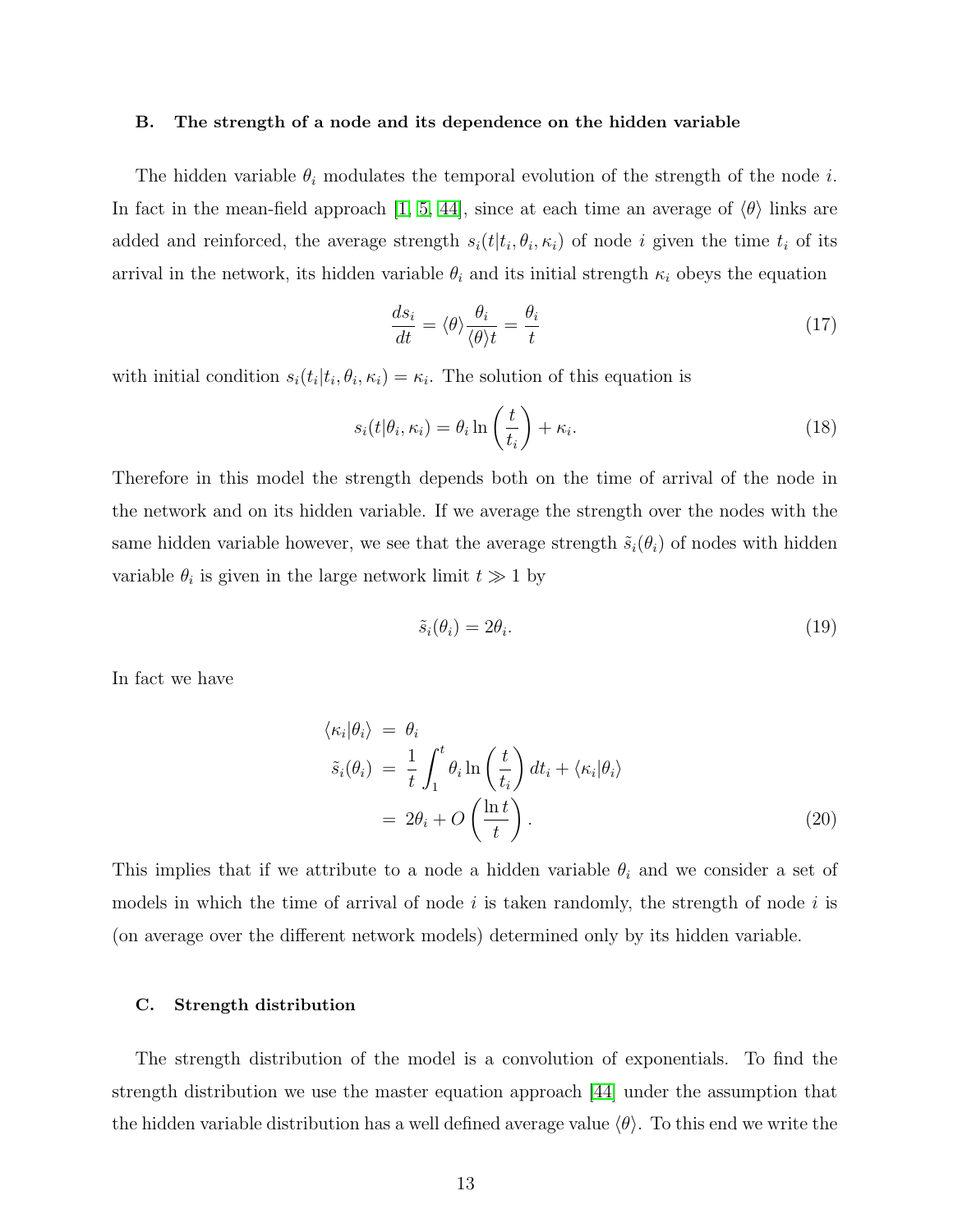equation for  $N_{\theta}^{t}(s)$ , the average number of nodes with hidden variable  $\theta$  that have strength  $s \geq 0$  at time t, as

<span id="page-13-0"></span>
$$
\frac{N_{\theta}^{t}(s)}{dt} = \langle \theta \rangle \Pi(\theta) N_{\theta}^{t}(s-1)[1-\delta(s,0)] - \langle \theta \rangle \Pi(\theta) N_{\theta}^{t}(s) + \rho(\theta) \hat{P}(\kappa = s | \theta), \tag{21}
$$

where  $\delta(x, y)$  indicates the Kronecker delta and where we denote by  $\Pi(\theta)$  the probability that a node with hidden variable  $\theta$  is attached to the new node arrived in the network at time t by one of its connections, i.e.

$$
\Pi(\theta) = \frac{\theta}{\sum_{\theta'} \theta' \sum_s N_{\theta'}^t(s)} \simeq \frac{\theta}{\langle \theta \rangle t}.
$$
\n(22)

Given the continuous growth of the network asymptotically in time, for  $t \gg 1$  it is possible to assume that

$$
N_{\theta}^{t}(s) \simeq t P_{\theta}(s), \tag{23}
$$

where  $P_{\theta}(s)$  is the probability that a random node has strength s and hidden variable  $\theta$ . By inserting this asymptotic expression in the master equation [\(21\)](#page-13-0) and solving for  $P_{\theta}(s)$  we get

$$
P_{\theta}(s) = \rho(\theta) \sum_{\kappa=0}^{s} \hat{P}(\kappa|\theta) \frac{1}{1+\theta} \left(\frac{\theta}{1+\theta}\right)^{s-\kappa}.
$$
 (24)

Therefore given the value of the hidden variable  $\theta$  and the initial number of links  $\kappa$  the strength distribution is exponential. The overall strength distribution  $P(s)$  of the model determining the probability that a random node has strength s is given by the integral of  $P_{\theta}(s)$  over all possible value of the hidden variable  $\theta$ , i.e.

<span id="page-13-1"></span>
$$
P(s) = \int d\theta \rho(\theta) \sum_{\kappa=0}^{s} \hat{P}(\kappa|\theta) \frac{1}{1+\theta} \left(\frac{\theta}{1+\theta}\right)^{s-\kappa}.
$$
 (25)

This result reveals that the strength distribution can be different from the distribution of hidden variables. For instance if all the hidden variables are the same, the strength distribution will still allow for fluctuations of the strengths. However for power-law hidden variable distributions

<span id="page-13-2"></span>
$$
\rho(\theta) \simeq C\theta^{-\gamma} \tag{26}
$$

the strength distribution has a power-law tail with the same exponent  $\gamma$ 

$$
P(s) \simeq \hat{C} s^{-\gamma} \tag{27}
$$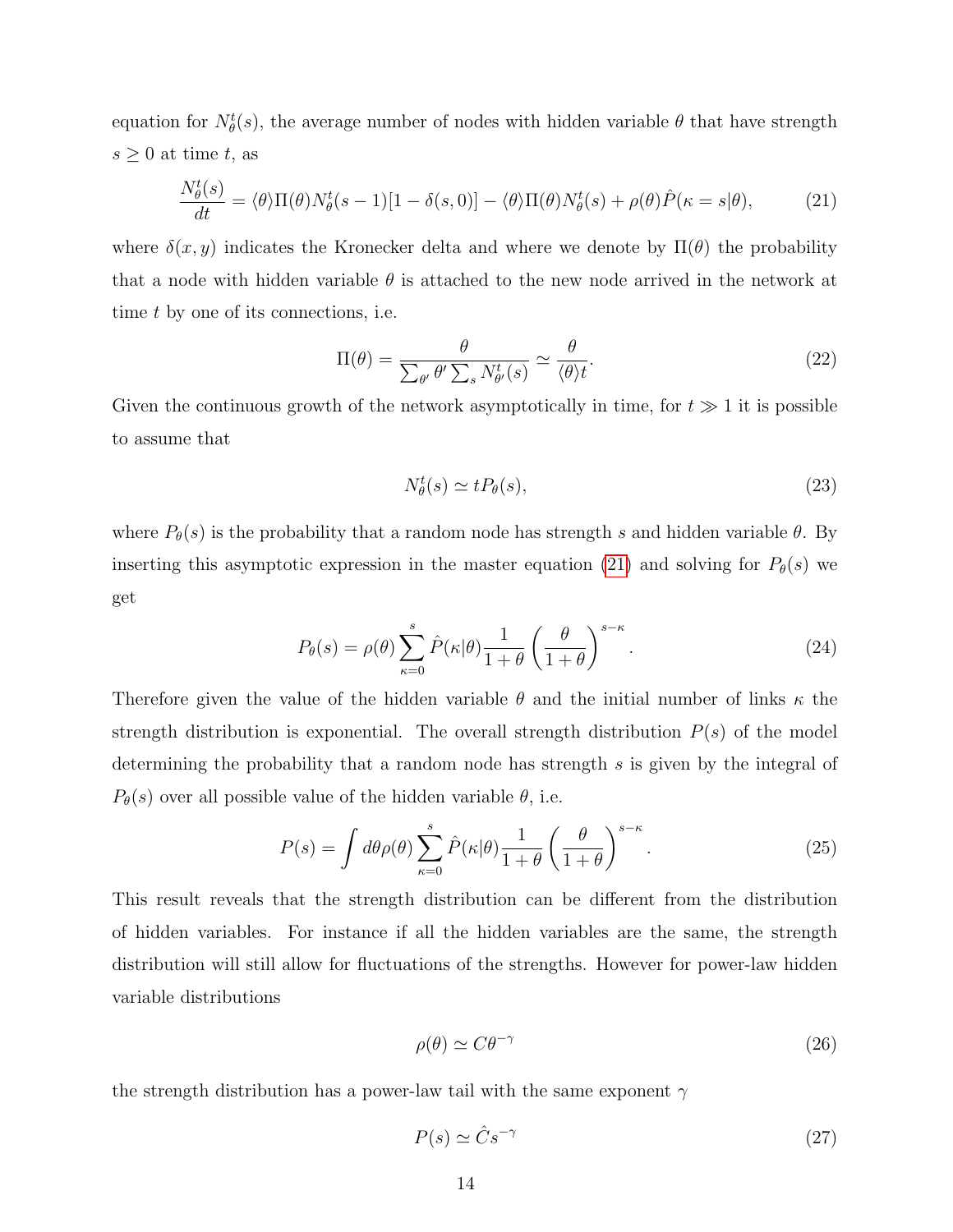for  $s \gg 1$ . In fact, by inserting the explicit expression of  $\hat{P}(\kappa|\theta)$  and of  $\rho(\theta)$  in Eq. [\(25\)](#page-13-1) we get

$$
P(s) = C \int d\theta \frac{\theta^{-\gamma}}{1+\theta} \sum_{\kappa=0}^{s} \frac{1}{\kappa!} \frac{\theta^{s}}{(\theta+1)^{s-k}} e^{-\theta}.
$$
 (28)

For  $s \gg 1$  we can approximate the sum over  $\kappa$  with the infinite sum getting

$$
P(s) = C \int d\theta \frac{\theta^{-\gamma}}{1+\theta} \left(\frac{\theta}{\theta+1}\right)^s e^{-1} \simeq \hat{C} s^{-\gamma}
$$
 (29)

where the last expression is valid if  $s \gg 1$ . Therefore, although in general it is not true that the hidden variable distribution is the same as the strength distribution, in the case of power-law distributed hidden variables the strength distribution displays a power-law tail with the same exponent. Note that this is valid for power-law exponents in the range  $\gamma \in (2,3]$  but also in the range  $\gamma \in (1,2]$ . Therefore in this case the hidden variables can be used to directly tune the strength distribution.

#### D. Connection probability

In this section we derive the expression for the connection probability between any two nodes. Let us consider the probability  $P(a_{ij} = 1 | \theta_i, \theta_j, \kappa_j, t_j > t_i)$  that node *i* is connected to node j, i.e.  $a_{ij} = 1$  given the hidden variables of node i and node j, their time of arrival with  $t_j > t_i$  and the initial strength  $\kappa_j$  of node j. This probability is one minus the probability that all of the initial links of node  $j$  do not connect to node  $i$ , i.e.

$$
P(a_{ij} = 1 | \theta_i, \theta_j \kappa_j, t_i < t_j) = 1 - \left(1 - \frac{\theta_i}{\sum_r \theta_r}\right)^{\kappa_j}.\tag{30}
$$

If we now average over the probability  $\hat{P}(\kappa_j|\theta_j)$  we get the closed form expression

<span id="page-14-0"></span>
$$
P(a_{ij} = 1 | \theta_i, \theta_j, t_j, t_i < t_j) = \sum_{\kappa_j} P(\kappa_j) \left[ 1 - \left( 1 - \frac{\theta_i}{\sum_{r=1}^j \theta_r} \right)^{\kappa_j} \right] = \left[ 1 - \exp\left( -\frac{\theta_i \theta_j}{\langle \theta \rangle t_j} \right) \right] (31)
$$

where we have assumed that the average of the hidden variables  $\langle \theta \rangle$  is well defined. Therefore we have found that the connection probability between two nodes depends both on the hidden variables and on their time of arrival in the network. It follows that the model is not expected to be exchangeable, as this would require a connection probability independent of the time of arrival of the two nodes. However the fact that this connection probability does not only depend on the time of arrival of the nodes in the network (or the order in which they are sampled) can be a useful characteristic of a reliable statistical model.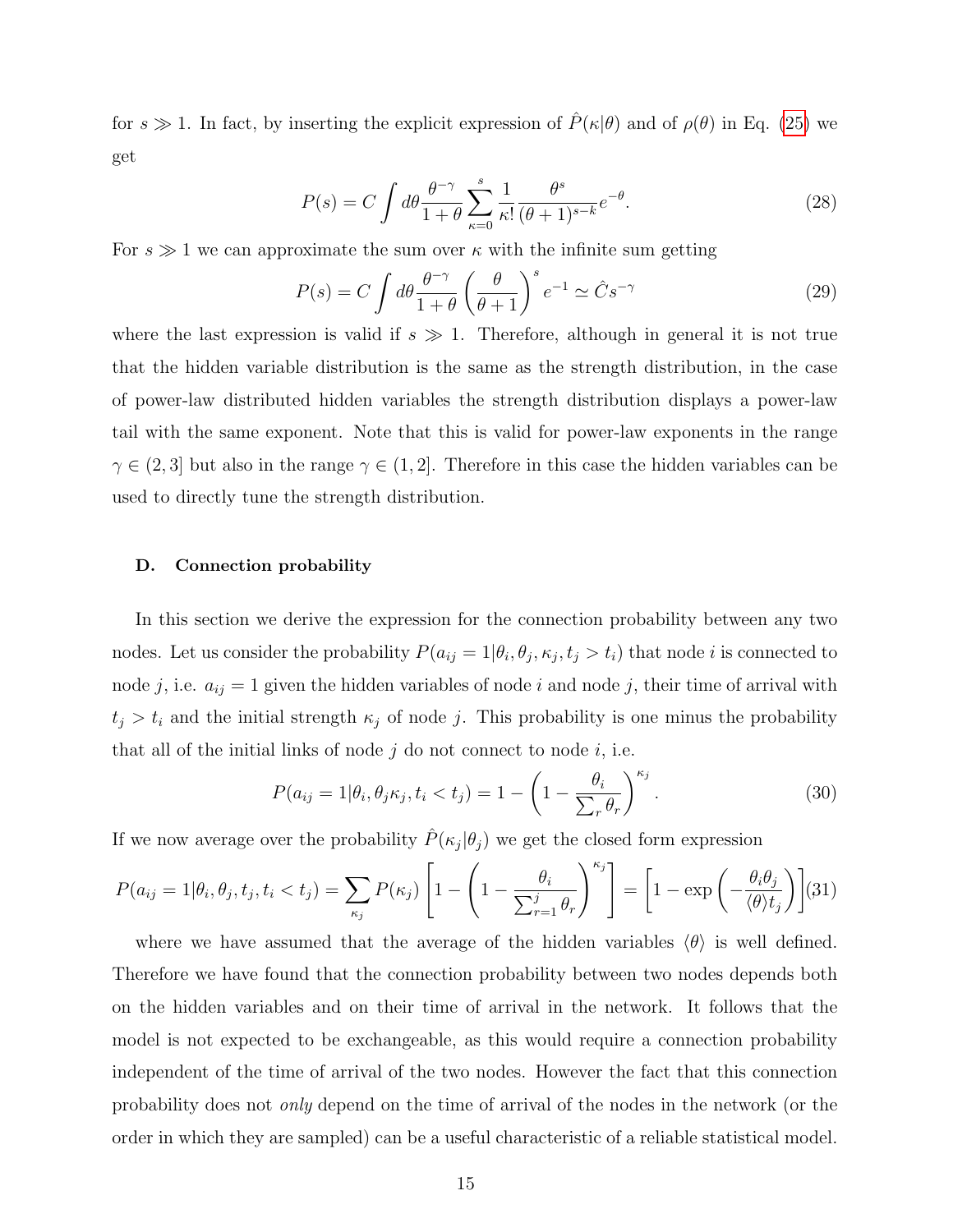#### E. Degree distribution in the sparse regime

Here we derive the degree distribution of the model in the sparse regime, when we can assume that  $p_{ij} \ll 1$ . We will show that in this regime, each node has a Poisson degree distribution with an expected average degree  $\overline{k}_i$  depending both on the value of its hidden variable and on the time of its arrival in the network.

The probability  $P(k_i|\theta_i, t_i)$  that a node i arrived in the network at time  $t_i$  and, having hidden variable  $\theta_i$ , has degree  $k_i$  can be calculated starting from the connection probabilities  $p_{ij}$  given by Eq. [\(31\)](#page-14-0). Let us indicate with  $\mathbf{a}_i = \{a_{ij} | j \in \{1, 2, ..., N\}\}\$  the elements of the adjacency matrix in the  $i$ -th row indicating the connections of node  $i$ . Since node  $i$  is connected with each node j with probability  $p_{ij}$  given by Eq. [\(31\)](#page-14-0), the probability  $\mathcal{P}(\mathbf{a}_i)$  is given by

$$
\mathcal{P}(\mathbf{a}_i) = \prod_{j=1}^{N} \left[ p_{ij} a_{ij} + (1 - p_{ij})(1 - a_{ij}) \right]. \tag{32}
$$

Using this result we can express the probability  $P(k_i|\theta_i,t_i)$  that node i has degree  $k_i$  as

$$
P(k_i|\theta_i, t_i) = \sum_{\mathbf{a}_i} \mathcal{P}_i(\mathbf{a}_i) \delta\left(k_i, \sum_{j=1}^N a_{ij}\right) = \sum_{\mathbf{a}_i} \mathcal{P}(\mathbf{a}_i) \int \frac{d\omega}{\sqrt{2\pi}} e^{-i\omega(k_i - \sum_{j=1}^N a_{ij})} \tag{33}
$$

where we have used the integral representation of the Kronecker delta  $\delta(x, y)$ . By performing the sum over all the elements of  $a_i$  we get

<span id="page-15-0"></span>
$$
P(k_i|\theta_i, t_i) = \int \frac{d\omega}{\sqrt{2\pi}} e^{-i\omega k_i} \prod_{j=1}^N \left[1 - p_{ij}(1 - e^{-i\omega})\right] = \int \frac{d\omega}{\sqrt{2\pi}} e^{F(\omega)} \tag{34}
$$

where

$$
F(\omega) = -i\omega k_i + \sum_{j=1}^{N} \ln\left[1 - p_{ij}(1 - e^{-i\omega})\right].
$$
 (35)

For  $p_{ij} \ll 1$  we can approximate  $F(\omega)$  with

<span id="page-15-1"></span>
$$
F(\omega) = i\omega k_i - \sum_{j=1}^{N} p_{ij} (1 - e^{-i\omega}) = i\omega k_i - \overline{k}_i (1 - e^{-i\omega})
$$
 (36)

where  $k_i$  is the expected degree of node i given by

<span id="page-15-2"></span>
$$
\overline{k}_i = \sum_{j=1}^N p_{ij}.\tag{37}
$$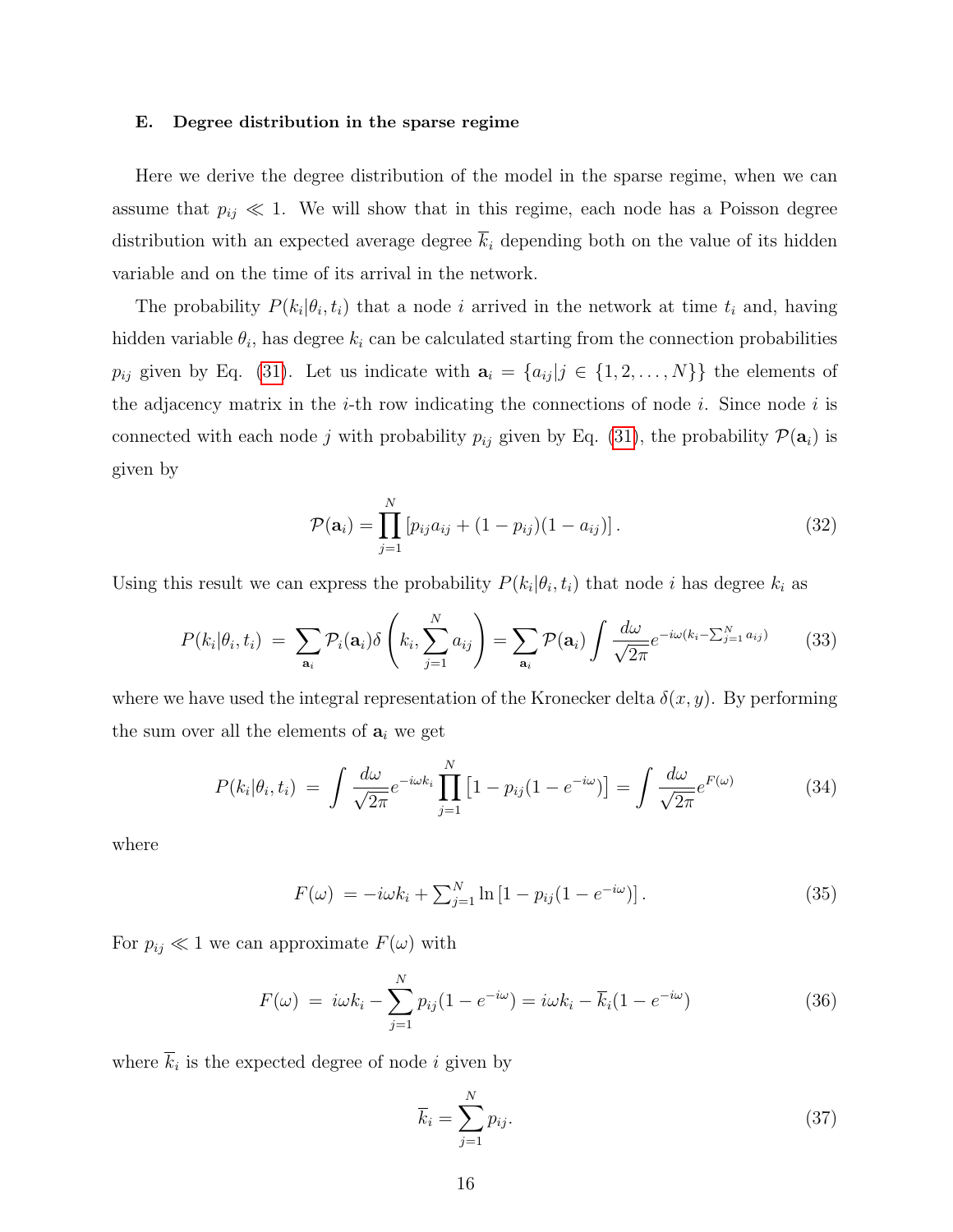Note here that since the connection probability  $p_{ij}$  depends both on the hidden variables of the nodes  $i$  and  $j$  and on their arrival time in the network, it follows that also the expected degree  $\overline{k}_i$  of node i will be both a function of the node's hidden variable and its time of arrival in the network. Using Eqs. [\(34\)](#page-15-0) and [\(36\)](#page-15-1) we can derive the explicit expression for  $P(k_i|\theta_i, t_i)$ . In fact we have

$$
P(k_i|\theta_i, t_i) \simeq \int \frac{d\omega}{\sqrt{2\pi}} e^{i\omega k_i - \overline{k}_i(1 - e^{-i\omega})} = \sum_{h=0}^{\infty} \frac{1}{h!} \overline{k}_i^h e^{-\overline{k}_i} \int \frac{d\omega}{\sqrt{2\pi}} e^{i\omega(k_i - h)}, \tag{38}
$$

and by identifying the last integral with the Kronecker delta  $\delta(h, k_i)$  we get the Poisson distribution

$$
P(k_i|\theta_i, t_i) = \frac{\overline{k}_i^{k_i}}{k_i!}e^{-\overline{k}_i}.
$$
\n(39)

Therefore the probability that node  $i$ , which arrived in the network at time  $t_i$  with hidden variable  $\theta_i$ , has degree  $k_i$  is given by the Poisson distribution with average  $k_i$  given by Eq. [\(37\)](#page-15-2). It follows that the degree distribution  $P(k)$  of the network at time t is given by

$$
P(k) = \int d\theta \rho(\theta) \frac{1}{t} \sum_{t'=1}^{t} P(k|\theta, t'). \tag{40}
$$

Note that for sufficiently sparse networks where each two connected nodes are typically connected by a link of weight one, the degree of a node can be identified with its strength

$$
k_i \simeq s_i. \tag{41}
$$

It follows that in this case the degree distribution can be approximated by the strength distribution and we have that if the hidden variables are power-law distributed with powerlaw  $\gamma$  (as described in Eq. [\(26\)](#page-13-2)) then also the degree distribution has a power-law tail with the same exponent  $\gamma$ , i.e.

$$
P(k) = \tilde{C}k^{-\gamma} \tag{42}
$$

for  $k \gg 1$ .

## F. Random permutation of the node sequence

Here we investigate whether the described network process can be related to the generation of uncorrelated networks. In this way we aim at reconciling the non-equilibrium growing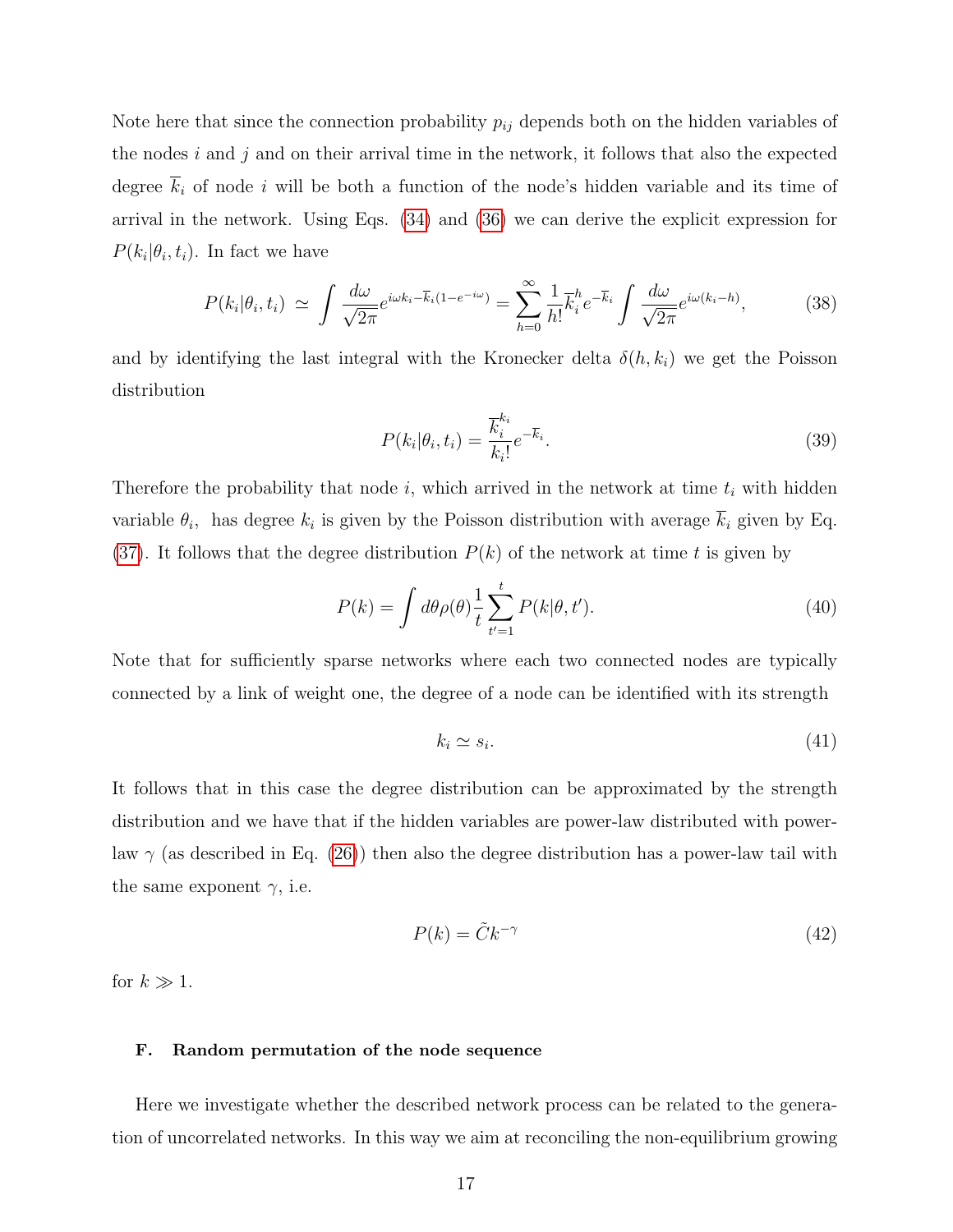nature of the network model, displaying projectivity, with the properties of exchangeable but not projective uncorrelated network models.

We observe that this expression depends both on the hidden variable and on the time of arrival of the nodes  $i$  and  $j$  in the network. However if we consider several realizations of the model in which the times of arrival of node  $i$  and node  $j$  are random, but the hidden variables are preserved, we observe that the probability that node  $i$  and node  $j$  are connected satisfies

$$
P(a_{ij} = 1 | \theta_i, \theta_j, t = N) = \frac{1}{N^2} \int_1^N dt_i \int_1^N dt_j \int_1^N d\tau \delta(\tau, \min(t_i, t_j)) \left[ 1 - \exp\left( -\frac{\theta_i \theta_j}{\langle \theta \rangle \tau} \right) \right]
$$
  
=  $\frac{2}{N^2} \int_1^N d\tau \tau \left[ 1 - \exp\left( -\frac{\theta_i \theta_j}{\langle \theta \rangle \tau} \right) \right] = 2 \frac{\theta_i \theta_j}{\langle \theta \rangle N} + o\left( \frac{\theta_i \theta_j}{\langle \theta \rangle N} \right).$  (43)

Therefore if the network is sufficiently sparse, i.e.

$$
\frac{\theta_i \theta_j}{\langle \theta \rangle N} \ll 1,\tag{44}
$$

we have that the expected degree  $k_i(\theta_i)$  of a random node i of hidden variable  $\theta_i$  is given by

$$
\tilde{k}_i(\theta_i) = 2\theta_i,\tag{45}
$$

and the probability that a node with hidden variable  $\theta_i$  is connected with a node with hidden variable  $\theta_j$  independently of their time of arrival in the network, is given by the uncorrelated network marginal corresponding to the number of nodes in the sample, i.e.

$$
\tilde{p}_{ij} = P(a_{ij} = 1 | \theta_i, \theta_j, t = N) = \frac{\tilde{k}_i(\theta_i)\tilde{k}_j(\theta_j)}{\langle \tilde{k}(\theta) \rangle N}.
$$
\n(46)

Note that in this case if the sample increases in size and includes  $N' > N$  nodes, the probability that node  $i$  and node  $j$  are connected will satisfy

$$
\tilde{p}'_{ij} = P(a_{ij} = 1 | \theta_i, \theta_j, t = N') = \frac{\tilde{k}_i(\theta_i)\tilde{k}_j(\theta_j)}{\langle \tilde{k}(\theta) \rangle N'}.
$$
\n(47)

In this case the network process induces a probability  $\tilde{p}_{ij}$  that depends on the network size N and at the same time enforces the sparseness of the network. In fact the expected degrees  $\{\tilde{k}_i\}$  of the nodes are only determined the the hidden variable and are independent on the network size.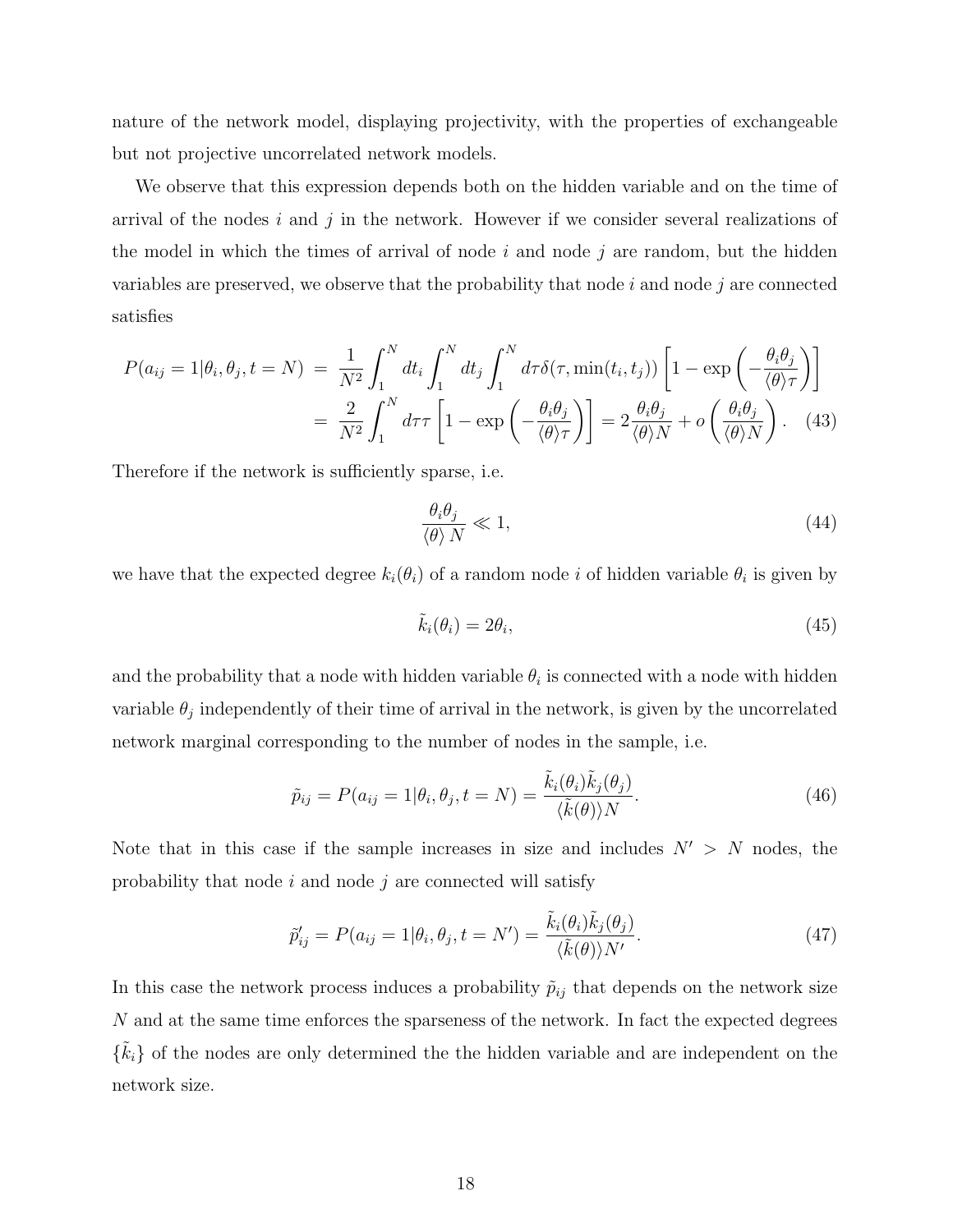#### G. Entropy of the network model

In order to compare our model with hidden variable distribution  $\rho(\theta)$  to an uncorrelated network ensemble in which the expected degrees are  $\tilde{k}_i = 2\theta_i$ , in this section we use information theory tools. Specifically we will compare the entropy of the two ensembles. The entropy of a network model or of a network ensemble [\[14–](#page-21-4)[17,](#page-21-7) [40\]](#page-22-11) is a fundamental tool to evaluate the information content in the network model. It indicates the logarithm of the typical number of networks generated by the ensemble and as such evaluates the complexity of the model and can be used in inference problems [\[40\]](#page-22-11). Since for our network model the connection probability  $p_{ij}$  of any two pair of nodes is i and j is given by Eq. [\(31\)](#page-14-0), the entropy of the model is given by

$$
S = -\sum_{i < j} \left[ p_{ij} \ln p_{ij} + (1 - p_{ij}) \ln (1 - p_{ij}) \right]. \tag{48}
$$

where in the sparse regime we can approximate  $p_{ij}$  with  $t_j > t_i$  as

$$
p_{ij} \simeq \frac{\theta_i \theta_j}{\langle \theta \rangle t_j}.\tag{49}
$$

Similarly for the uncorrelated network ensemble with connection probability  $\tilde{p}_{ij}$  the entropy is given by

$$
\tilde{S} = -\sum_{i < j} \left[ \tilde{p}_{ij} \ln \tilde{p}_{ij} + (1 - \tilde{p}_{ij}) \ln(1 - \tilde{p}_{ij}) \right]. \tag{50}
$$

In order to compare these two entropies we use the explicit expression for the connection probability  $\tilde{p}_{ij}$  when we put  $\tilde{k}_i(\theta_i) = 2\theta_i$  which reads

$$
\tilde{p}_{ij} = 2 \frac{\theta_i \theta_j}{\langle \theta \rangle N}.
$$
\n(51)

By performing a straightforward calculation we find that  $S$  is given, up to the linear terms in  $N$ , by

$$
S = \langle \theta \rangle \ln(N!) - 2N \langle \theta \ln \theta \rangle + N \langle \theta \rangle \ln \langle \theta \rangle + \langle \theta \rangle N \tag{52}
$$

and that the entropy S of our model is smaller than the entropy of the uncorrelated network ensemble. In fact, S differs from  $\tilde{S}$  only by

$$
\Delta S = S - \tilde{S} \simeq \langle \theta \rangle \ln \left( \frac{N! 2^N}{N^N} \right) \simeq \langle \theta \rangle N \ln \left( \frac{2}{e} \right). \tag{53}
$$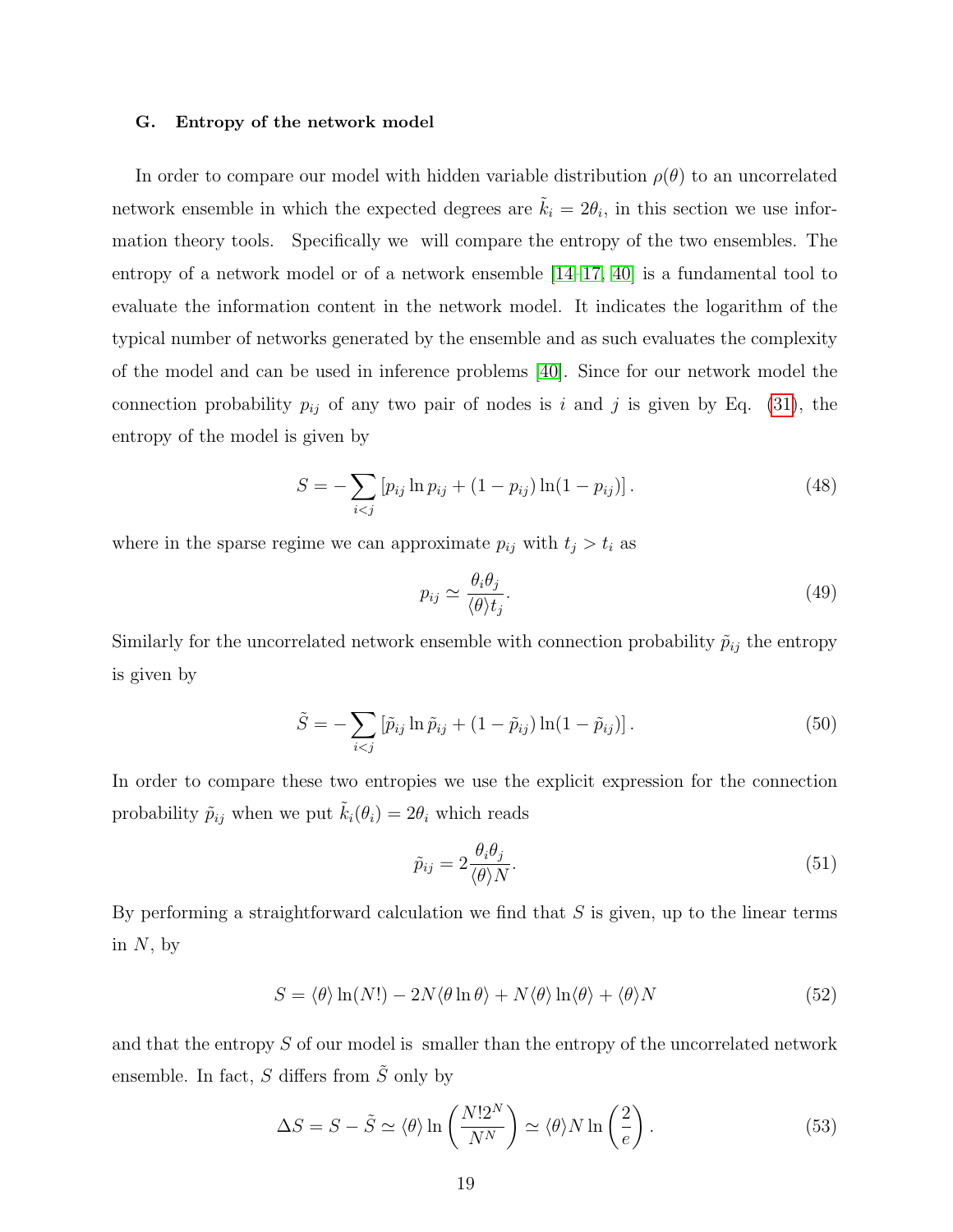The entropy difference  $\Delta S$  quantifies the information loss when the proposed network process is approximated with its corresponding uncorrelated network model. We observe here that the uncorrelated network model is obtained when the causal construction of the original network model is disregarded and the only retained information is the probability  $\tilde{p}_{ij}$ that two nodes of hidden variables  $\theta_i$  and  $\theta_j$  are connected regardless of their time of arrival in the network. Therefore  $\Delta S$  captures the loss of information when the causal nature of the original model is disregarded. Interestingly in the large network limit  $N \gg 1$ ,  $|\Delta S|$  is low when compared to S revealing the proximity between the two models. Additionally  $\Delta S$ is only dependent on  $\langle \theta \rangle$  indicating that the information loss from one model to the other is independent of the particular distribution of the hidden variables  $\rho(\theta)$  as long as  $\langle \theta \rangle$  is kept constant.

## <span id="page-19-0"></span>VI. STATISTICAL TESTING OF THE MODEL

In order to study the utility of the proposed model as a null model for sampled data we consider three power-law networks: the arxiv hep-ph (high energy physics phenomenology) citation network [\[45,](#page-23-0) [46\]](#page-23-1), the Berkeley-Stanford web network [\[47\]](#page-23-2) and the Notre Dame web network [\[48\]](#page-23-3) of network sizes  $N = 34, 546, N = 685, 230, N = 325, 000$  respectively. All data are freely available on the Stanford Network Analysis Project webpage. To each node of the network we assign a different label  $i \in 1, 2, ..., N$  according to a random permutation of the indices from 1 up to N. We then assign to each node i of the network a hidden variable

$$
\theta_i = \frac{1}{2}k_i,\tag{54}
$$

where  $k_i$  is the observed degree of node i in the dataset. Given our random node labelling and the hidden variables  $\{\theta_i\}_{i=1,2,\dots,N}$  we have generated a random network according to the proposed network process. Interestingly the proposed model preserves to a large extent the degree distribution (see comparison of the real degree distribution with the one generated by the model in Figure [1\)](#page-24-0). Additionally these results are quite stable if we consider a model generated only by adding a subsample of randomly chosen nodes, showing that the model preserves the degree distribution under random sub-sampling of the nodes (see Figure [1\)](#page-24-0).

The generated model however is to be considered mostly as uncorrelated. In fact if we compare the degree correlations of the real datasets with the degree correlations of the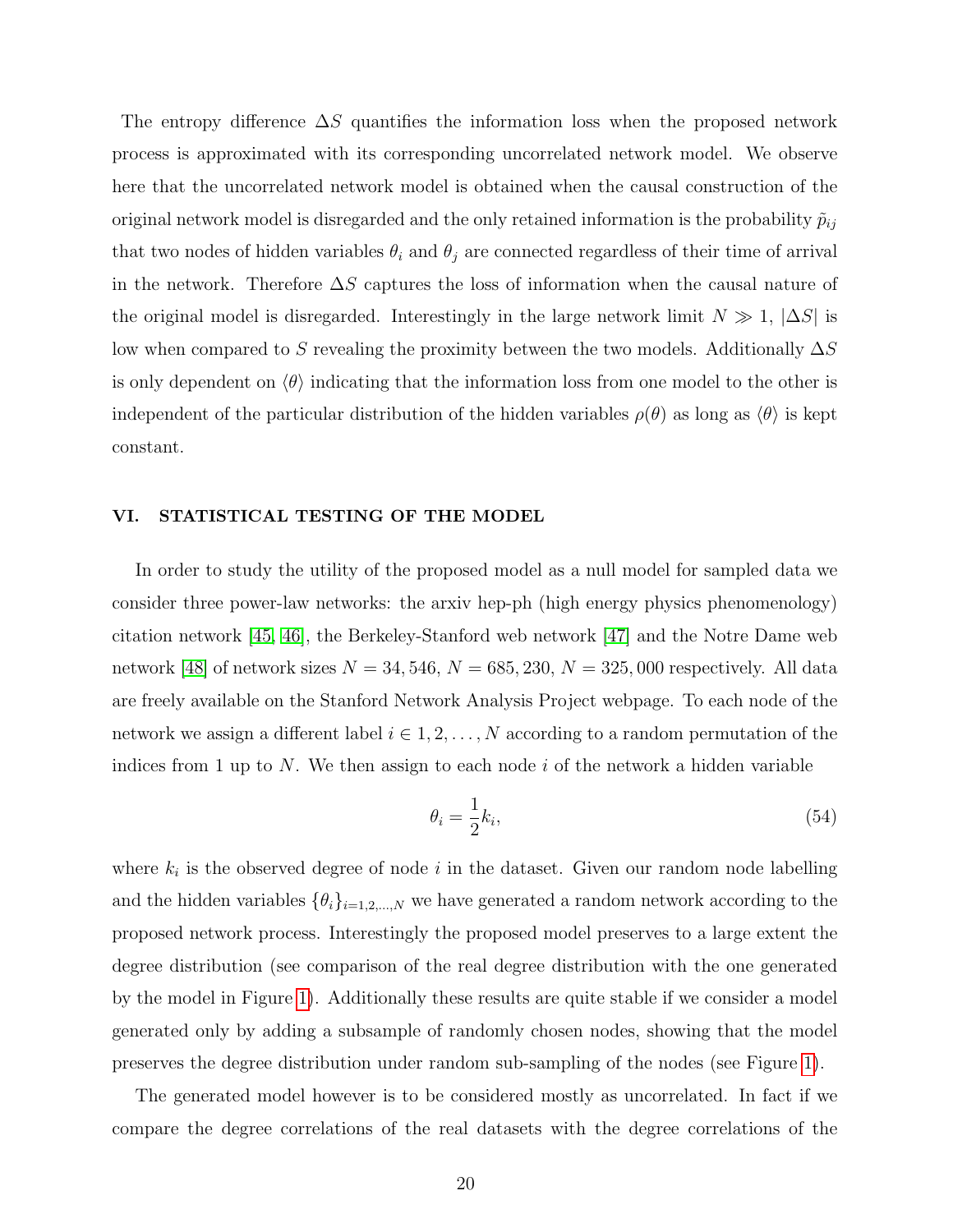network generated by the model we observe that the model deviates from the real data and displays very weak/marginal degree correlations (see Figure [2\)](#page-25-0). In fact from the results obtained for the three studied network datasets it seems that the model is able to better reproduce weakly assortative behaviour than strongly disassortative bahaviour. In future, modifications of the proposed model could be envisaged to capture also the degree correlations of real datasets.

## VII. CONCLUSIONS

In conclusion, we have given a wide overview of the desirability of the projectivity and exchangeability properties in good statistical models and we have emphasized the difficulty in combining these properties with the sparseness of the network. While this problem is a widely discussed subject in statistics of networks and graph theory, here we have proposed a model that provides a trade-off solution. Our model describes a network process in which nodes and links are subsequently added according to a probability dependent on some hidden variables associated to the nodes. As long as the hidden variables are power-law distributed this model generates a scale-free network with the same exponent. This model is projective but not exchangeable. However, the expected probability that two nodes are connected when one considers a random permutation of the sequence in which nodes are added to the network reduces to the expression valid for the marginal of an uncorrelated exchangeable network with the same expected degrees (given by the double of the hidden variables) provided the network is sufficiently sparse. Finally, we tested this model as a statistical null model for scale-free sparse real networks, showing that it can reproduce the degree distribution (but not degree correlations) also if a partial subset of the data is considered.

### Acknowledgements

D.K. acknowledges funding from grant numbers ARO W911NF-16-1-0391 and NSF IIS-1741355. J.P.G. acknowledges funding from Science Foundation Ireland (grant number  $16/IA/4470$ ). Y. M. acknowledges partial support from the Government of Aragón, Spain through a grant to the group FENOL, and by MINECO and FEDER funds (grant FIS2014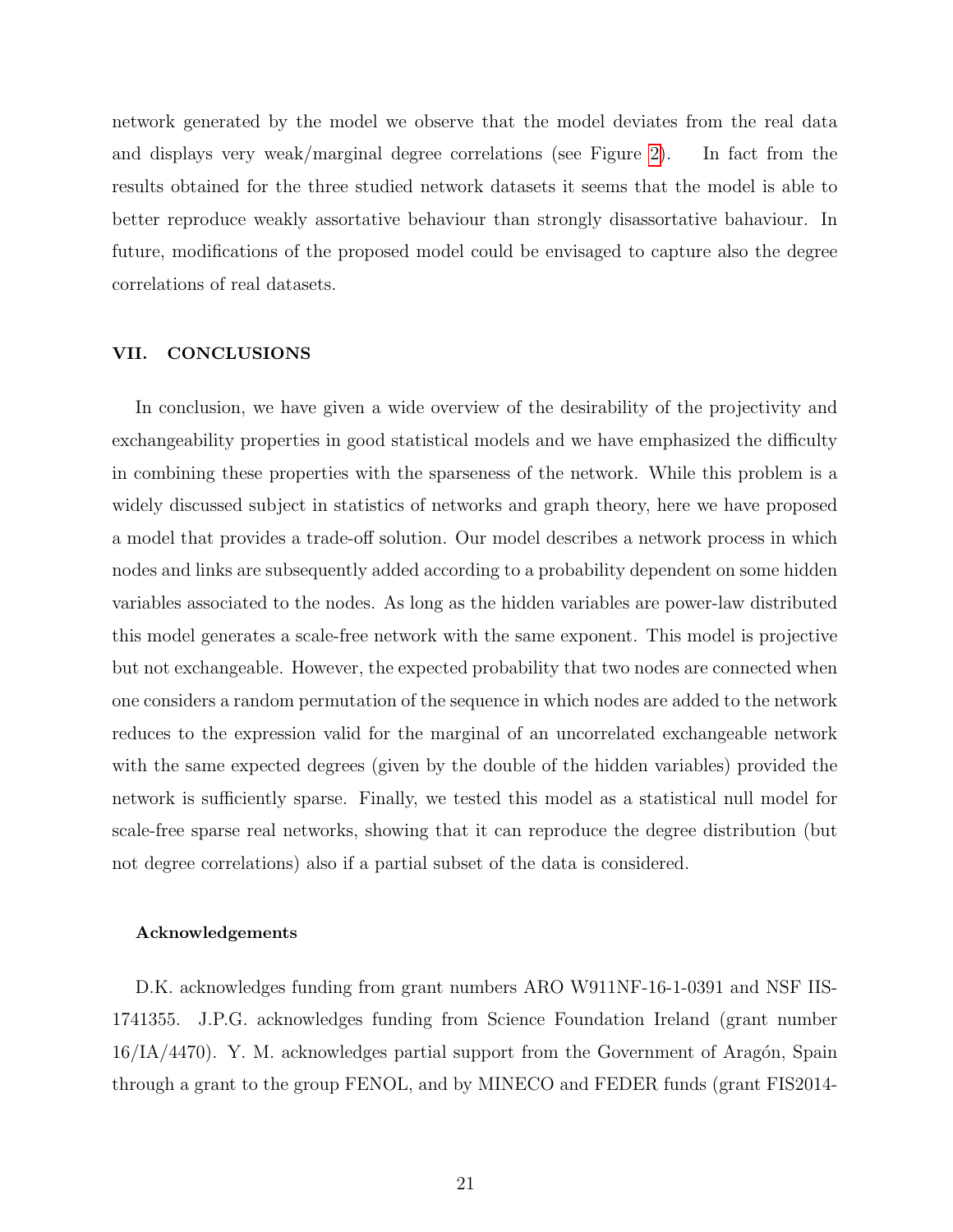55867-P).

- <span id="page-21-0"></span>[1] A.-L. Barabási, *Network Science* (Cambridge University Press, 2016).
- [2] M. Newman, Networks: an introduction (Oxford University Press, 2010).
- [3] E. Estrada, The structure of complex networks: theory and applications (Oxford University Press, 2012).
- <span id="page-21-1"></span>[4] V. Latora, V. Nicosia, and G. Russo, Complex networks: principles, methods and applications (Cambridge University Press, 2017).
- <span id="page-21-10"></span><span id="page-21-2"></span>[5] A.-L. Barabási and R. Albert, Science 286, 509 (1999).
- [6] G. Bianconi and A.-L. Barabási, EPL (Europhysics Letters)  $54$ , 436 (2001).
- [7] S. N. Dorogovtsev, J. F. F. Mendes, and A. N. Samukhin, Physical Review Letters 85, 4633  $(2000).$
- <span id="page-21-11"></span><span id="page-21-9"></span>[8] P. L. Krapivsky, S. Redner, and F. Leyvraz, Physical Review Letters 85, 4629 (2000).
- [9] G. Bianconi, R. K. Darst, J. Iacovacci, and S. Fortunato, Physical Review E 90, 042806 (2014).
- [10] P. Krapivsky and S. Redner, Journal of Statistical Mechanics: Theory and Experiment 2017, 073405 (2017).
- <span id="page-21-12"></span>[11] Z. Wu, G. Menichetti, C. Rahmede, and G. Bianconi, Scientific Reports 5, 10073 (2015).
- <span id="page-21-3"></span>[12] G. Bianconi and C. Rahmede, Physical Review E 93, 032315 (2016).
- <span id="page-21-4"></span>[13] G. Bianconi and C. Rahmede, Scientific Reports 7, 41974 (2017).
- [14] G. Bianconi, EPL (Europhysics Letters) 81, 28005 (2007).
- <span id="page-21-6"></span>[15] G. Bianconi, Physical Review E 79, 036114 (2009).
- <span id="page-21-7"></span>[16] K. Anand and G. Bianconi, Physical Review E 80, 045102 (2009).
- [17] K. Anand and G. Bianconi, Physical Review E 82, 011116 (2010).
- <span id="page-21-5"></span>[18] O. Sagarra, C. P. Vicente, and A. D¨ıaz-Guilera, Physical Review E 88, 062806 (2013).
- [19] T. Squartini, J. de Mol, F. den Hollander, and D. Garlaschelli, Physical Review Letters 115, 268701 (2015).
- <span id="page-21-8"></span>[20] T. A. Snijders, P. E. Pattison, G. L. Robins, and M. S. Handcock, Sociological Methodology 36, 99 (2006).
- [21] J. Park and M. E. Newman, Physical Review E 70, 066117 (2004).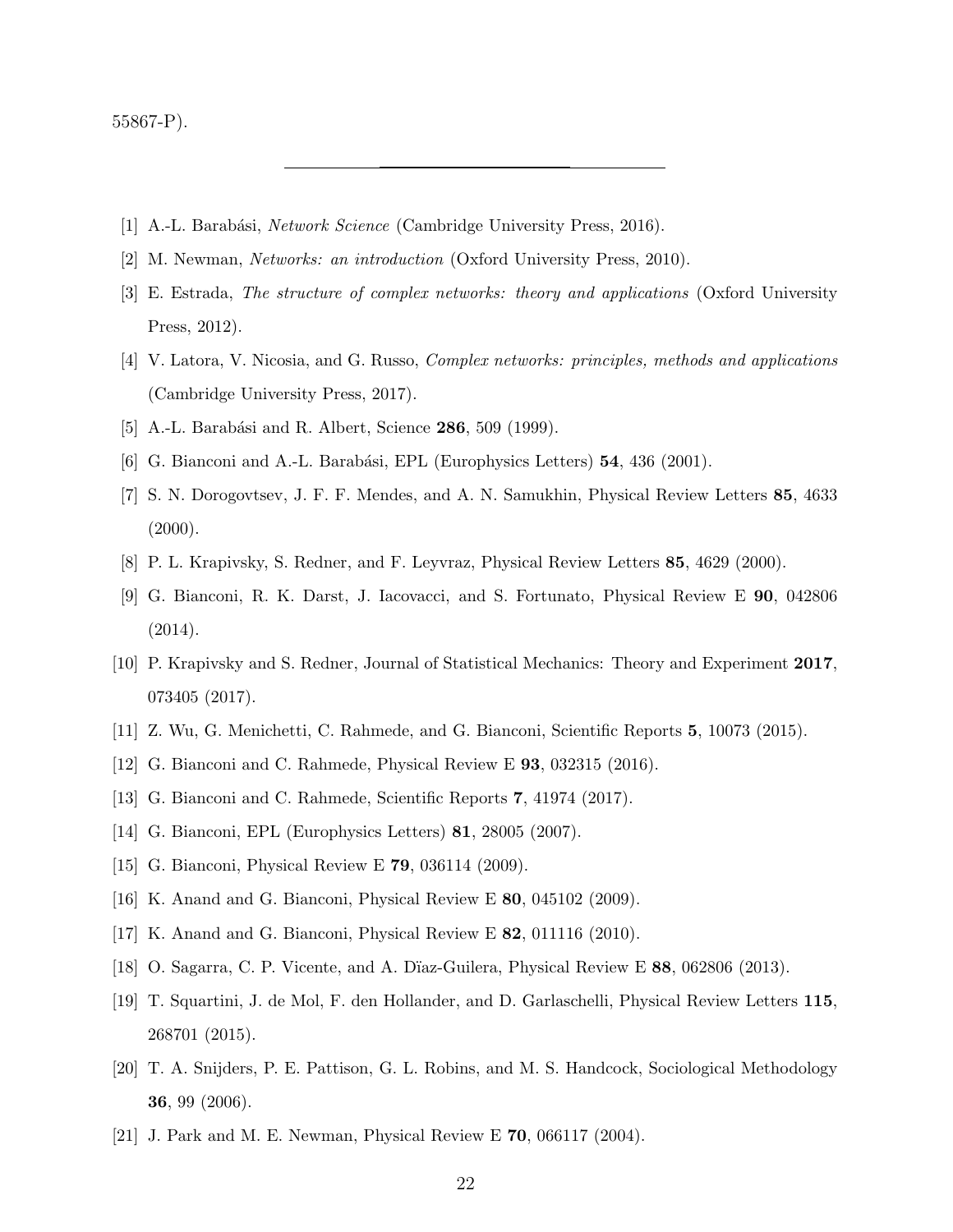- <span id="page-22-1"></span><span id="page-22-0"></span>[22] D. Garlaschelli and M. Loffredo, Phys Rev E 78, 015101 (2008).
- <span id="page-22-2"></span>[23] T. P. Peixoto, Physical Review X 4, 011047 (2014).
- <span id="page-22-3"></span>[24] T. P. Peixoto, Physical Review E 85, 056122 (2012).
- [25] A. Goldenberg, A. X. Zheng, S. E. Fienberg, E. M. Airoldi, et al., Foundations and Trends in Machine Learning 2, 129 (2010).
- <span id="page-22-6"></span><span id="page-22-4"></span>[26] O. Kallenberg, Foundations of modern probability (Springer, New York, 2002).
- [27] C. R. Shalizi and A. Rinaldo, Ann Stat 41, 508 (2013).
- <span id="page-22-14"></span>[28] N. Spencer and C. R. Shalizi, arXiv preprint arXiv:1709.09702 (2017).
- <span id="page-22-5"></span>[29] D. J. Aldous, Journal Multivariate Analysis 11, 581 (1981).
- <span id="page-22-7"></span>[30] P. Diaconis and S. Janson, Rendiconti di Matematica e delle sue applicazioni 28, 33 (2008).
- <span id="page-22-8"></span>[31] D. Krioukov and M. Ostilli, Physical Review E 88, 022808 (2013).
- <span id="page-22-13"></span>[32] C. Borgs, J. T. Chayes, H. Cohn, and Y. Zhao (2014), 1401.2906.
- [33] F. Caron and E. B. Fox, Journal of the Royal Statistical Society Series B (Statistical Methodology) 79, 1295 (2017).
- <span id="page-22-17"></span>[34] V. Veitch and D. M. Roy (2015), 1512.03099.
- <span id="page-22-18"></span>[35] C. Borgs, J. T. Chayes, H. Cohn, and N. Holden (2016), 1601.07134.
- [36] H. Crane and W. Dempsey (2016), 1603.04571.
- <span id="page-22-9"></span>[37] D. Cai, T. Campbell, and T. Broderick, in NIPS (2016).
- <span id="page-22-10"></span>[38] S. Janson, Journal Statistical Physics pp. 1–37 (2017).
- <span id="page-22-11"></span>[39] P. van der Hoorn, G. Lippner, and D. Krioukov, Journal Statistical Physics (2017).
- [40] G. Bianconi, P. Pin, and M. Marsili, Proceedings of the National Academy of Sciences 106, 11433 (2009).
- <span id="page-22-12"></span>[41] We note here that while in the statistics literature the term sparse network refers to a network where the average degree is sublinear in the number of nodes N, i.e.  $\langle k \rangle = o(N)$  here we adopt the physics terminology and use the term *sparse network* to indicate networks with average degree independent of N, i.e.  $\langle k \rangle = O(1)$ . These networks are also indicated in the statistical literature as ultra-sparse.
- <span id="page-22-16"></span><span id="page-22-15"></span>[42] G. Bianconi, Physics Letters A **303**, 166 (2002).
- <span id="page-22-19"></span>[43] K. Zhao, A. Halu, S. Severini, and G. Bianconi, Physical Review E 84, 066113 (2011).
- [44] S. N. Dorogovtsev and J. F. Mendes, Evolution of networks: From biological nets to the Internet and WWW (Oxford University Press, 2013).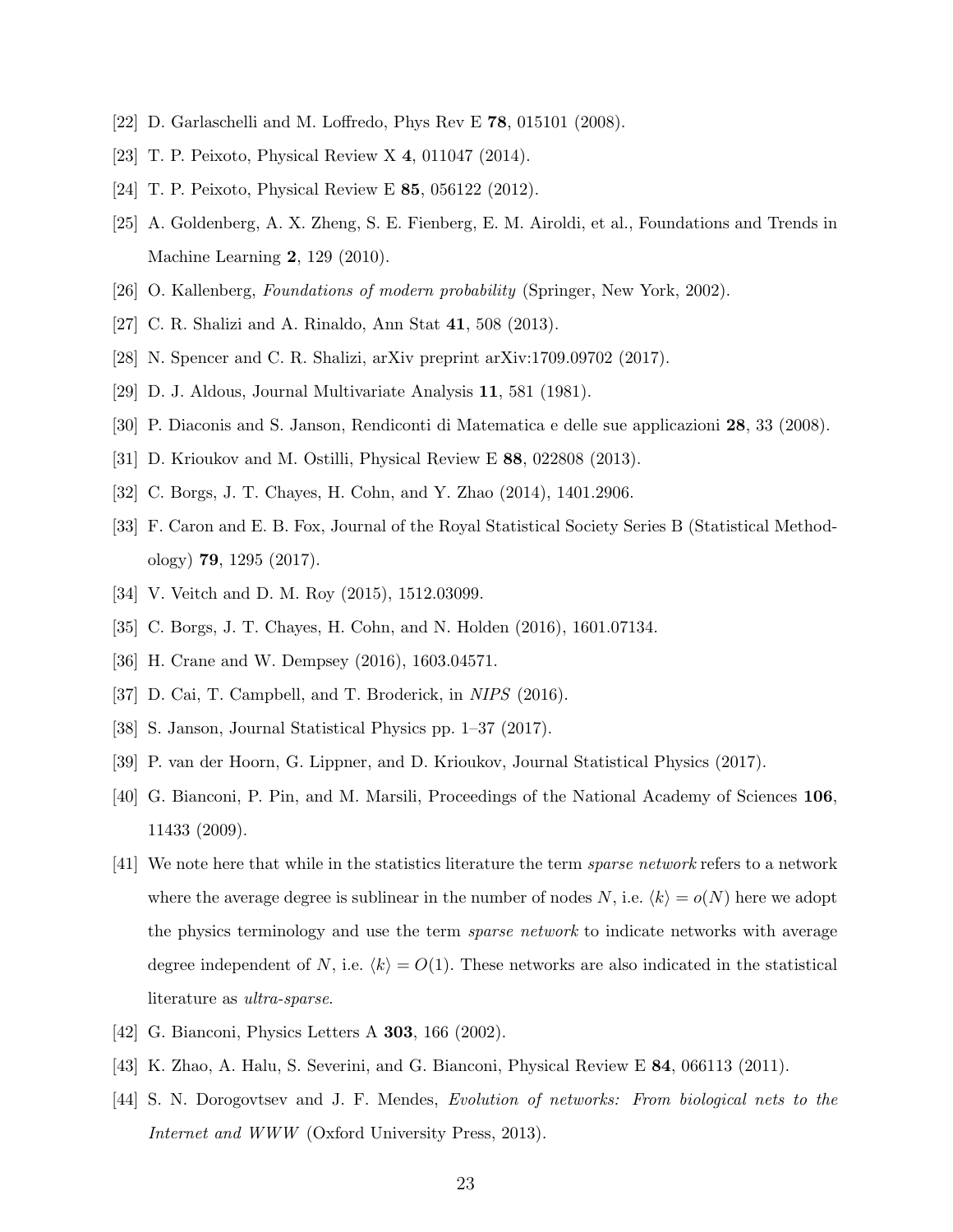- <span id="page-23-1"></span><span id="page-23-0"></span>[45] J. Leskovec, J. Kleinberg, and C. Faloutsos (ACM, 2005), pp. 177–187.
- [46] J. Gehrke, P. Ginsparg, and J. Kleinberg, ACM SIGKDD Explorations Newsletter 5, 149 (2003).
- <span id="page-23-2"></span>[47] J. Leskovec, K. J. Lang, A. Dasgupta, and M. W. Mahoney, Internet Mathematics 6, 29 (2009).
- <span id="page-23-3"></span>[48] R. Albert, H. Jeong, and A.-L. Barabási, Nature 401, 130 (1999).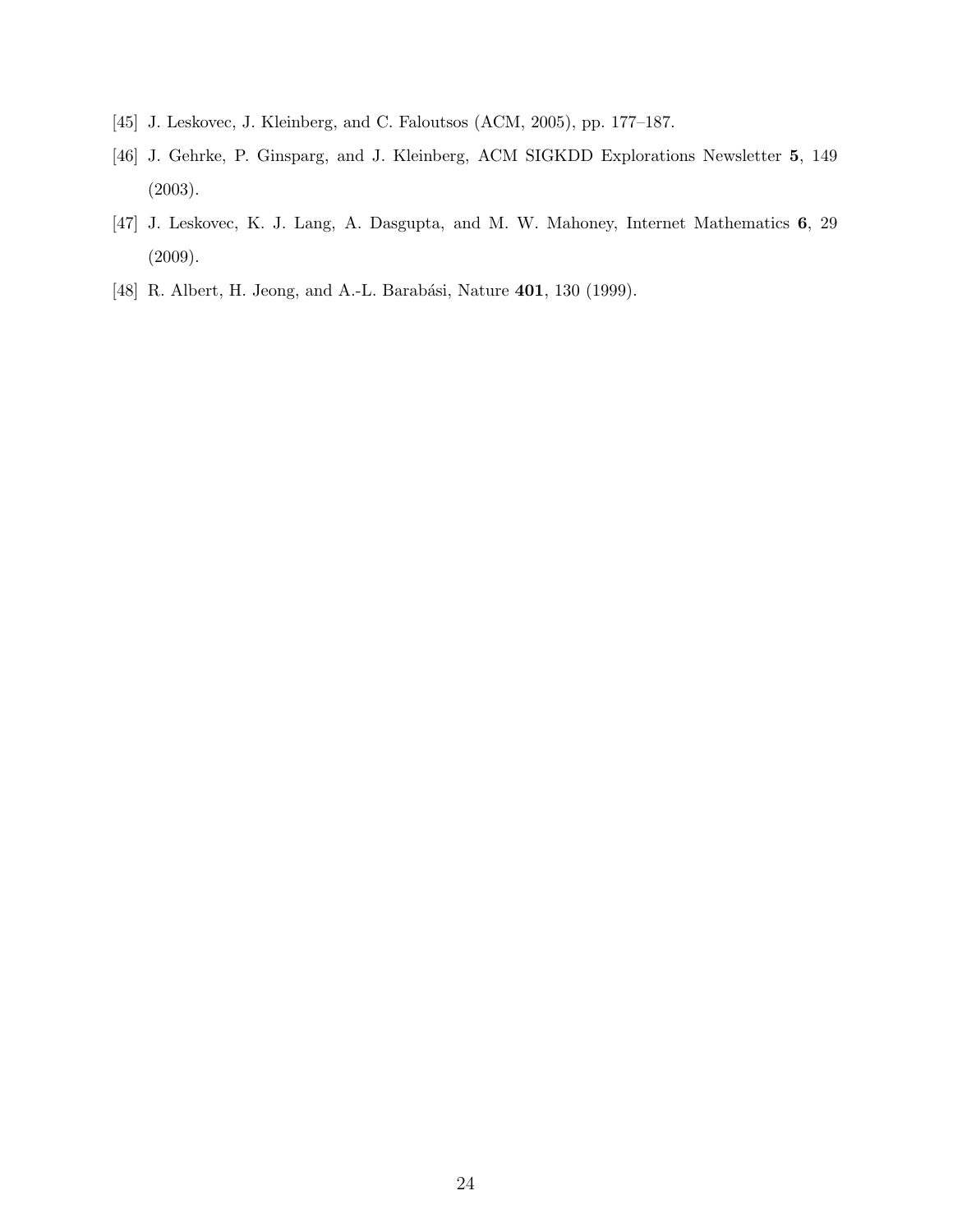

<span id="page-24-0"></span>Figure 1: The degree distributions  $P(k)$  of the three analysed datasets is compared with the results of the model generated by using all the nodes of the network or with just a subsample of nodes of the network of size  $N$ . Panels  $(a,b,c)$  display the results for the arxiv hep-ph citation network [45, 46]  $(N = 34, 546)$  the Berkeley-Stanford web network [47]  $(N = 685, 546)$  and the Notre Dame web network [48]  $(N=325,000)$  respectively.